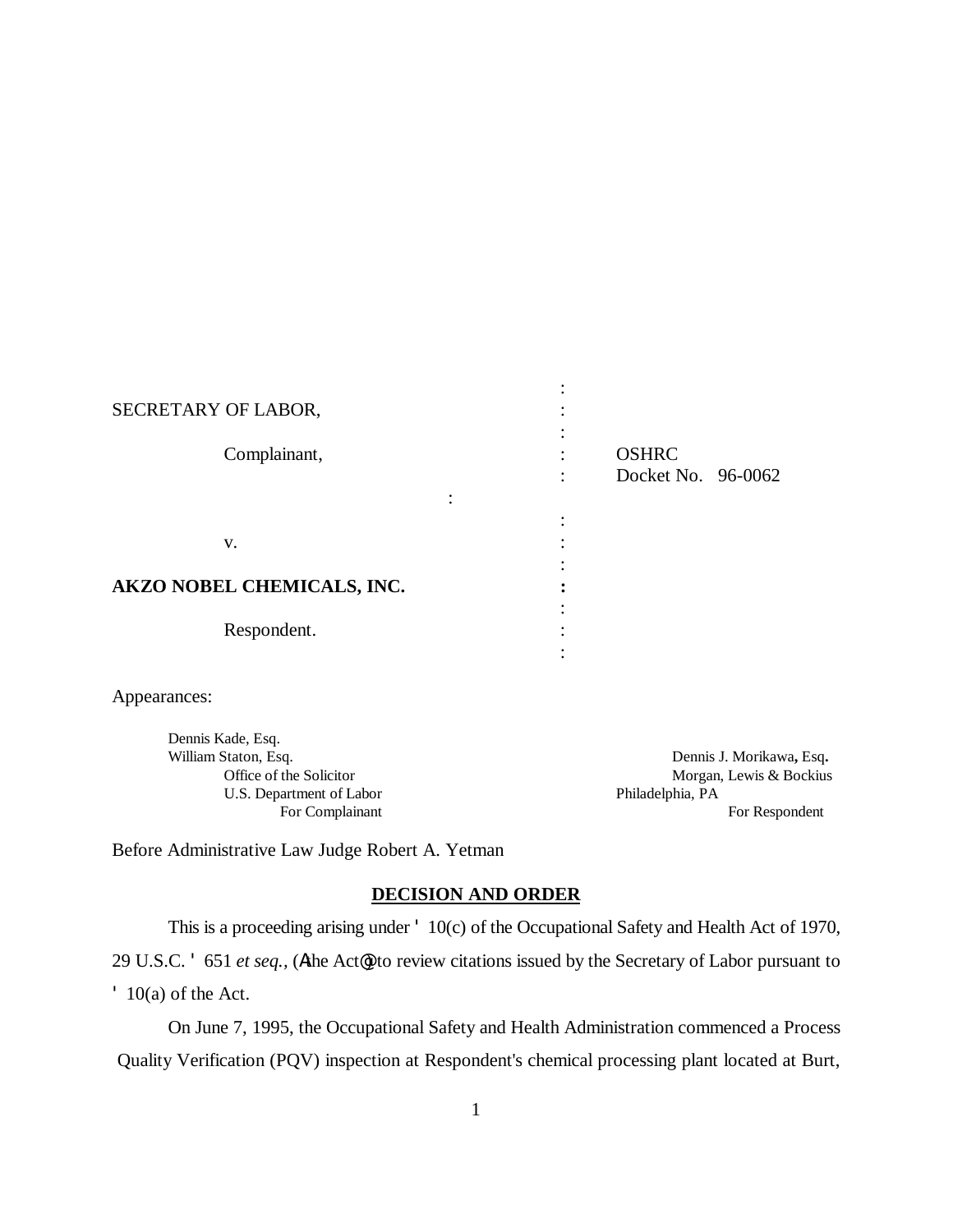New York. That site is known as an organic peroxide manufacturing facility and the primary product manufactured there is methyl ethyl ketone peroxide (MEKP) which is used in the manufacture of fiberglass products. The inspection was completed on December 4, 1995 and, as a result of that inspection, a serious citation alleging eight violations with a total of fourteen subparts and instances of violations; a Willful citation alleging two violations with a total of seven instances or violations; a Repeat citation alleging eight violations with a total of fifteen instances of violations and an Aother@ type citation alleging six violations were issued to Respondent on December 5, 1995. The total proposed penalty for all of the alleged violations was \$240,000. Respondent filed a timely notice of contest and a complaint and answer were filed with the Review Commission. Respondent admitted jurisdiction of the Commission over the parties and the subject matter of this proceeding in its answer to the complaint and generally denied the allegations contained therein.

The parties engaged in vigorous pretrial discovery and the Secretary, prior and during the hearing in this matter, amended the citations and complaint as follows:

## **Serious Citation No. 1**

| Item $1(a)$ | withdrawn                                        |
|-------------|--------------------------------------------------|
| Item $1(b)$ | withdrawn                                        |
| Item $1(c)$ | withdrawn                                        |
| Item 2      | Proposed penalty amended from \$5,000 to \$2,500 |
| Item $3(a)$ | withdrawn                                        |
| Item $3(b)$ | instance (a) - withdrawn                         |
| Item 4      | withdrawn                                        |
| Item $5(a)$ | withdrawn                                        |
| Item $5(b)$ | withdrawn                                        |
| Item $6(a)$ | withdrawn                                        |
| Item $6(b)$ | withdrawn                                        |
| Item 7      | withdrawn                                        |
| Item 8      | withdrawn                                        |
|             |                                                  |

#### **Willful Citation No. 2**

| Item $1(a)$ | proposed penalty amended from \$55,000 to \$45,000 |
|-------------|----------------------------------------------------|
| Item $1(b)$ | withdrawn                                          |
| Item $1(d)$ | withdrawn                                          |
| Item $2(a)$ | withdrawn                                          |
| Item $2(b)$ | withdrawn                                          |
| Item $2(c)$ | withdrawn                                          |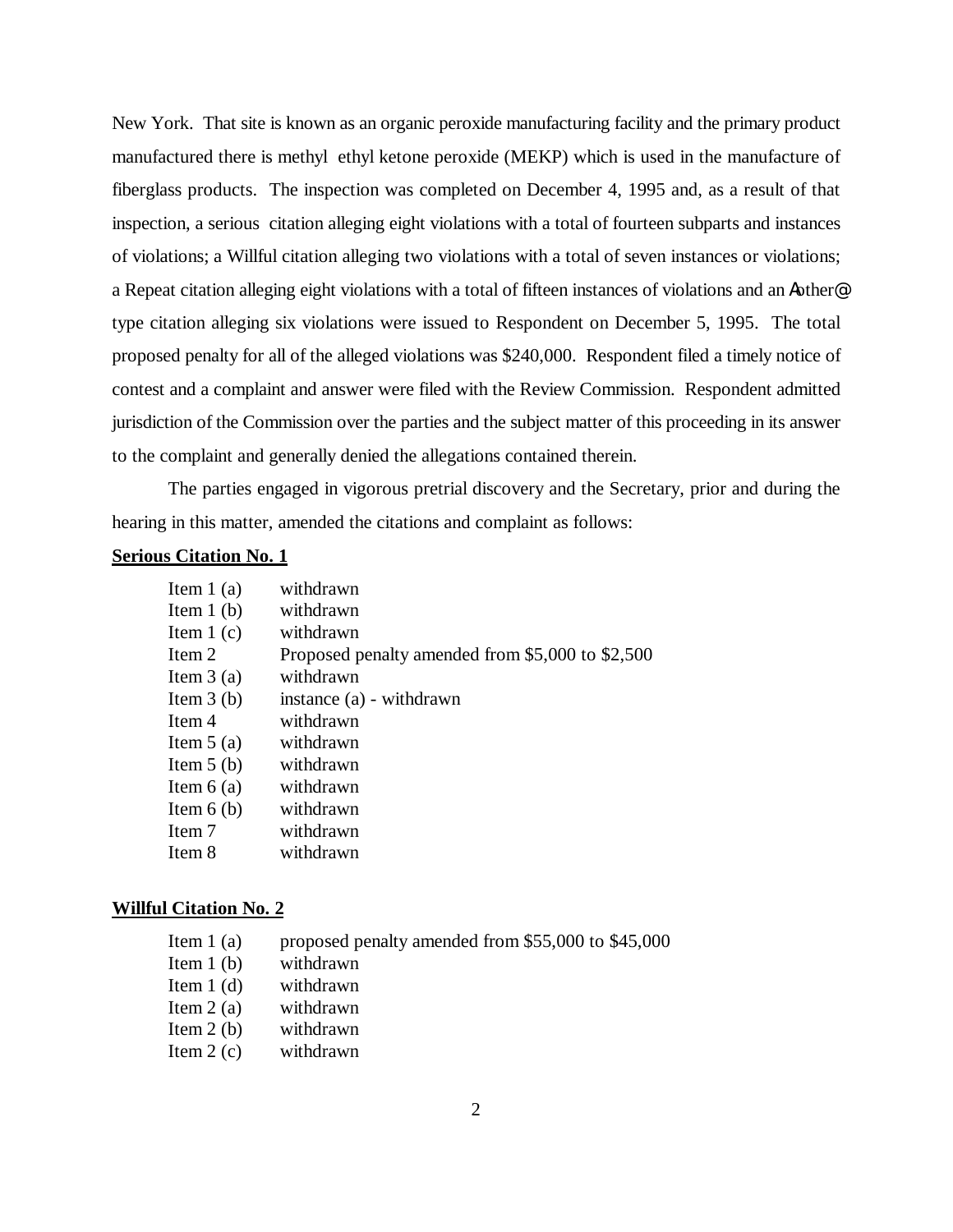#### **Repeat Citation No. 3**

| withdrawn                                                          |  |  |
|--------------------------------------------------------------------|--|--|
| withdrawn                                                          |  |  |
| withdrawn                                                          |  |  |
| withdrawn                                                          |  |  |
| withdrawn                                                          |  |  |
| withdrawn                                                          |  |  |
| withdrawn                                                          |  |  |
| withdrawn                                                          |  |  |
| amended from a repeat Aserious@to a repeat Aother@and the          |  |  |
| proposed penalty reduced from \$12,500 to \$200.                   |  |  |
| withdrawn                                                          |  |  |
| withdrawn                                                          |  |  |
| Instance (b) withdrawn. Instance (a) remains as originally written |  |  |
| with a proposed penalty in the amount of \$12,500.                 |  |  |
| Item 8 withdrawn                                                   |  |  |
|                                                                    |  |  |

### **Other Citations No. 4**

Item 2 withdrawn Item 4 withdrawn

The items remaining in contest at the conclusion of the hearing are serious citation No. 1 items 2 and 3(b); willful citation No. 2, items 1(a) and 1(c); Repeat citation No.3, items 4, 6(b) instance (a) and 7; other citation No. 4 items 1, 3, 5 and 6. The total proposed penalty has been amended from \$240,000 to \$75,200.

## **DISCUSSION**

## **Serious Citation No. 1 item 2**

The citation item issued to Respondent reads as follows:

29 CFR 1910.119(e)(5): The employer did not establish a system to promptly address the team=s findings and recommendations; assure that the recommendations are resolved in a timely manner and that the resolution is documented; document what actions are to be taken; complete actions as soon as possible; develop a written schedule of when these actions are to be completed; communicate the actions to operating, maintenance and other employees whose work assignments are in the process and who may be affected by the recommendations or actions;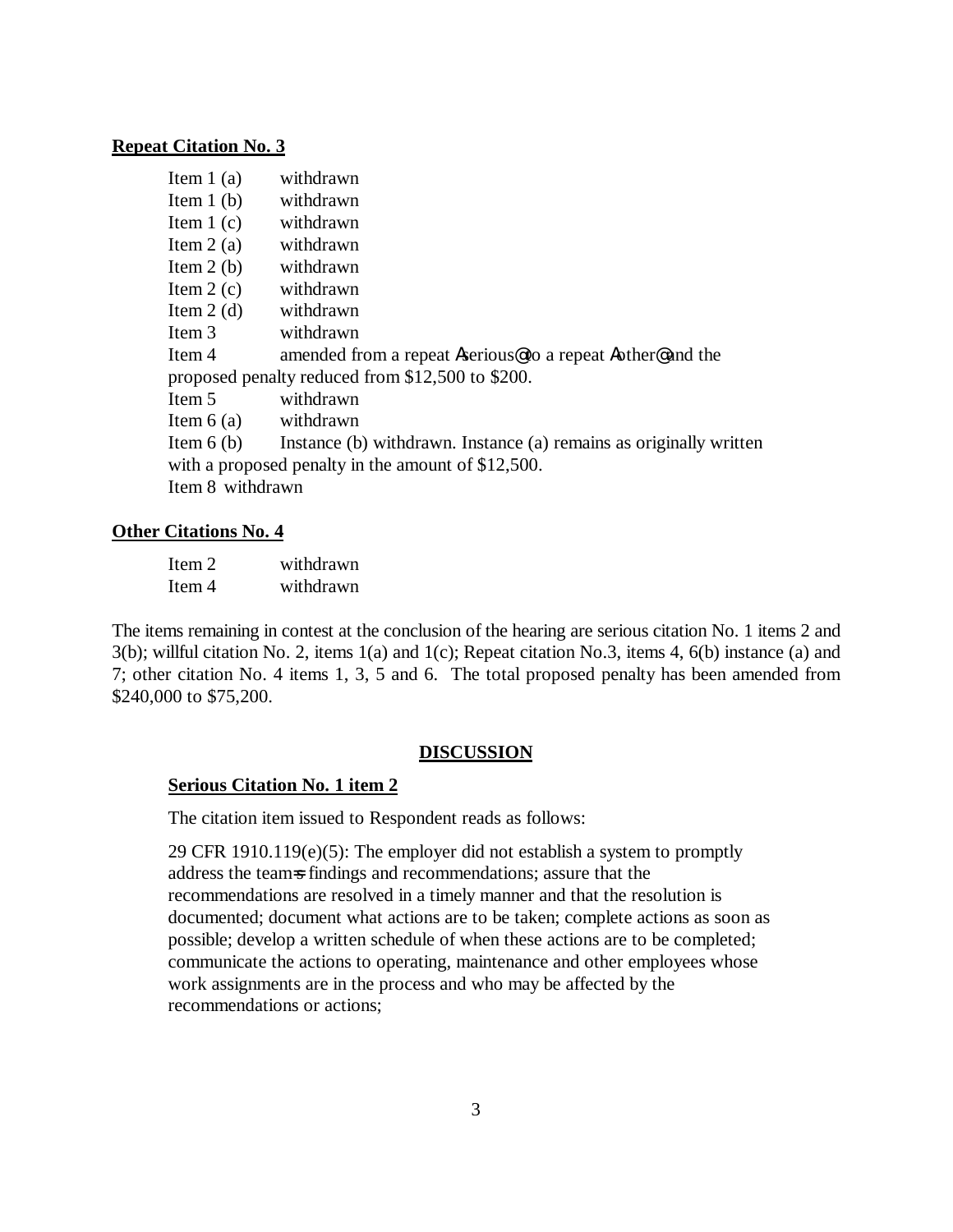a) Plant. On or about 6/7/95 - present, the employer did not address PHA recommendations such as but not limited to those dealing with mechanical integrity programs, containment and spill cleanup of 70% hydrogen peroxide, and the improvement of the 70% hydrogen peroxide storage tank dike area in a timely manner and these recommendations were not completed as soon as possible.

The standards set forth at 29 CFR 1910.119 *et seq* contain the requirements Afor preventing or minimizing the consequences of catastrophic releases of toxic, reactive, flammable, or explosive chemicals@. (29 CFR 1910.119 purpose). The standard set forth at 29 CFR 1910.119(e) requires that an initial process hazard analysis must be performed by employers subject to the standard to identify, evaluate and control hazards involved in the covered process. The analysis, in pertinent part, must identify hazards and methods of controlling or eliminating hazards. The standard also requires that the hazard analysis must be performed by Aa team with expertise in engineering and process operations  $(29 \text{ CFR } 1910.119(e)(4))$ . Finally, as stated above, the employers must establish a system to promptly address the findings and recommendations of the hazard analysis team. (1910.119(e)(5)).

Complainant concedes that Respondent complied with the aforesaid standards. The record supports the conclusion that a team of individuals meeting the requirements of the standard evaluated the processes at Respondents= worksite, made recommendations regarding hazards and those recommendations, in large part, were promptly addressed by Respondent as required. (TR 196; Complainant's brief pg. 27) The one exception to the Aprompt@ completion of recommendations made by the hazard analysis team, according to complainant, was Respondent=s failure to repair cracks in the floor of the concrete dike surrounding the hydrogen peroxide bulk storage tanks (TR 238). The record reveals that two hydrogen peroxide (HP) bulk storage tanks, each with a capacity of 5,000 gallons, were located within a common concrete dike. The walls of the dike are four and one half feet high. A separate dike having a common wall with the HP tanks contains a bulk storage tank with a 15,000 gallon capacity containing methyl ethyl ketone. The compliance officer observed a crack in the floor of the HP dike approximately two feet long and 3/8 of an inch wide with several inches of vegetation growing in the crack (TR 233, 238, 1118). The process analysis team recommended that the crack in the concrete should be repaired because the dike would not hold water (TR 233, 787-788). Respondent asserts that the recommendation to repair the crack in the dike floor was merely good housekeeping (Resp. brief pg. 11-12) and had no direct impact upon employee safety and health. Moreover, authorization to expend the funds to repair the crack had to be approved elsewhere in the corporate hierarchy and the crack was repaired subsequent to OSHA=S inspection (TR 1098-99).

A fundamental issue raised by this citation is whether the crack in the concrete floor of the dike created a hazard to employees? According to the compliance officer who conducted the inspections, the hazard arises from the presence of weeds growing in the cracked concrete floor. Compliance officer Stratton testified as follows: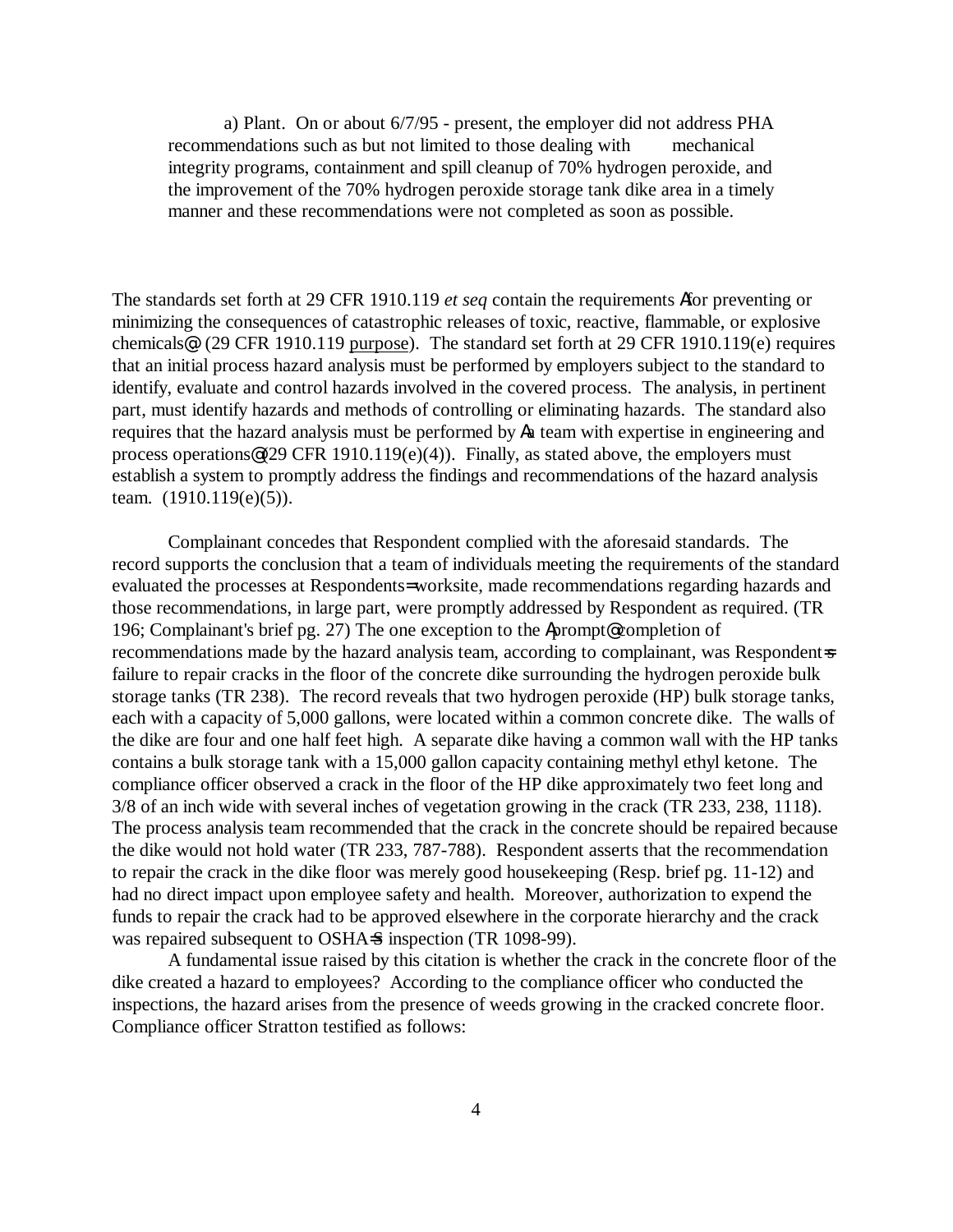In the event of a leak of hydrogen peroxide, 70 percent of hydrogen peroxide, the 70 percent hydrogen [7] peroxide would ignite those weeds and they were within ten yards of a methyl ethyl ketone storage tank that - so that there might the possibility of flammable vapors around and that could serve as an ignition source (TR 239).

Stratton further testified that there was no hazard to employees by cracks in the dike floor if the cracks contained no weeds (TR 476-477). The Secretary=s expert witness, Hugh McLaughlin, possesses a Bachelor and Masters degree in Chemical engineering and a Doctorate of Philosophy and Chemical engineering. He is self employed as a consulting engineering firm and has significant work experience as a chemical engineer (TR 735-743). Dr. McLaughlin examined the investigation files provided to him by the Secretary, researched his personal library as well as materials at the University of Massachusetts (TR 770-771) and he visited the worksite including the dike which contained the cracks (TR 772-773). When asked what hazard was created by the cracks in the dike floor, Dr. McLaughlin stated: Athere is really no danger associated with that particular pathway for hydrogen peroxide@ (TR 777).

However, he further observed that hydrogen peroxide coming in contact with the weeds in the cracks could cause a small fire. He stated:

> AThere a leak of hydrogen peroxide which ignites the vegetation. The fire resulting from that breaches the integrity of perhaps the site glass or some valve and therefore creates a larger leak@. (TR 784)

Dr. Mc Laughlin testified, however, that the probability of this occurance is equal to the probability of begin hit by an automobile on the ninth floor of an office building (TR 785). Since the record in this case fails to support a finding that the condition of the dike floor presented a reasonable probability that a hazard to Respondent=s employees was present at the worksite, this item must be vacated.

#### **Citation 1 Item 3(b) instance(b).**

This citation item reads as follows:

 29 CFR1910.147 (f)(2)(i): When outside servicing personnel were engaged in activities in a facility, the on-site employer and the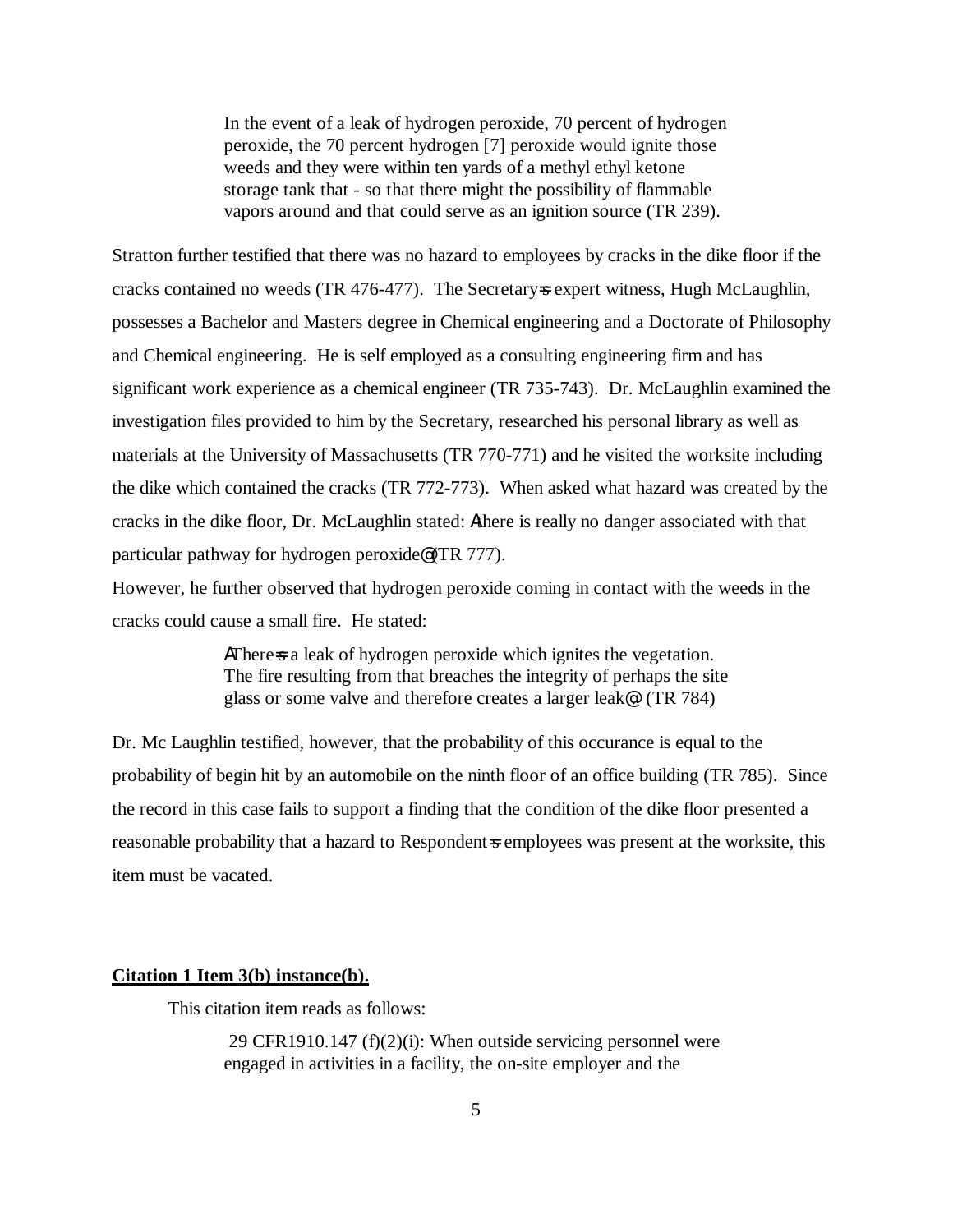outside employer did not inform each other of their respective lockout or tagout procedures:

b) Building 22 area. On or about 6/16/95, during the contractor orientation, the employer did not provide information about the requirements and applicable provisions of the AKZO energy control program before the contractor began work on the DMP storage tank.

The standard cited in this instance requires employers and outside contractors to inform each other of their respective lockout/tagout procedures when those procedures are applicable. In this instance, compliance officer Stratton attended an orientation meeting conducted by Respondent=s Safety and Training Manager, Frank Sherwin, which was conducted for the benefit of employees of an outside contractor, Marcor Corporation, who were scheduled to perform cleaning operations on one of Respondent's chemical storage tanks, The orientation session is required to be given to all outside contractors to inform them of smoking rules, confined space entry rules, lockout/tagout rules and other general safety rules. (TR 1254) Although Mr. Sherwin informs contractors of the need for lockout/tagout procedures at its plant, it is the role of the engineer responsible for supervising the work performed by the contractor=s employees to explain and ensure that Respondent=s specific lockout/tagout procedures are followed (TR 1254-1855). In this instance, Ms. Cook, one of Respondent=s employees, was responsible for ensuring that Marcor employees were instructed in lockout/tag out procedures applicable to the work to be performed as well as ensure compliance with those rules (TR 1855). At the conclusion of the orientation session, compliance officer Stratton discussed the session with Mr. Sherwin and expressed no dissatisfaction or problems with the orientation. (TR 1261)

Compliance officer Stratton testified that he did not determine whether it was necessary for Macor employees to use lockout/tagout procedures during their work activities. Moreover, he did not believe at the conclusion of Mr. Sherwin=s orientation that lockout/tagout procedures had not been covered (TR 1015). However, at some point after the orientation session Mr. Stratton was asked by a fellow compliance officer whether lockout/tagout was discussed during the aforesaid orientation meeting. Compliance officer Stratton, after consulting his notes, concluded that Mr. Sherwin had not informed Macor employees of lockout/tagout procedures

6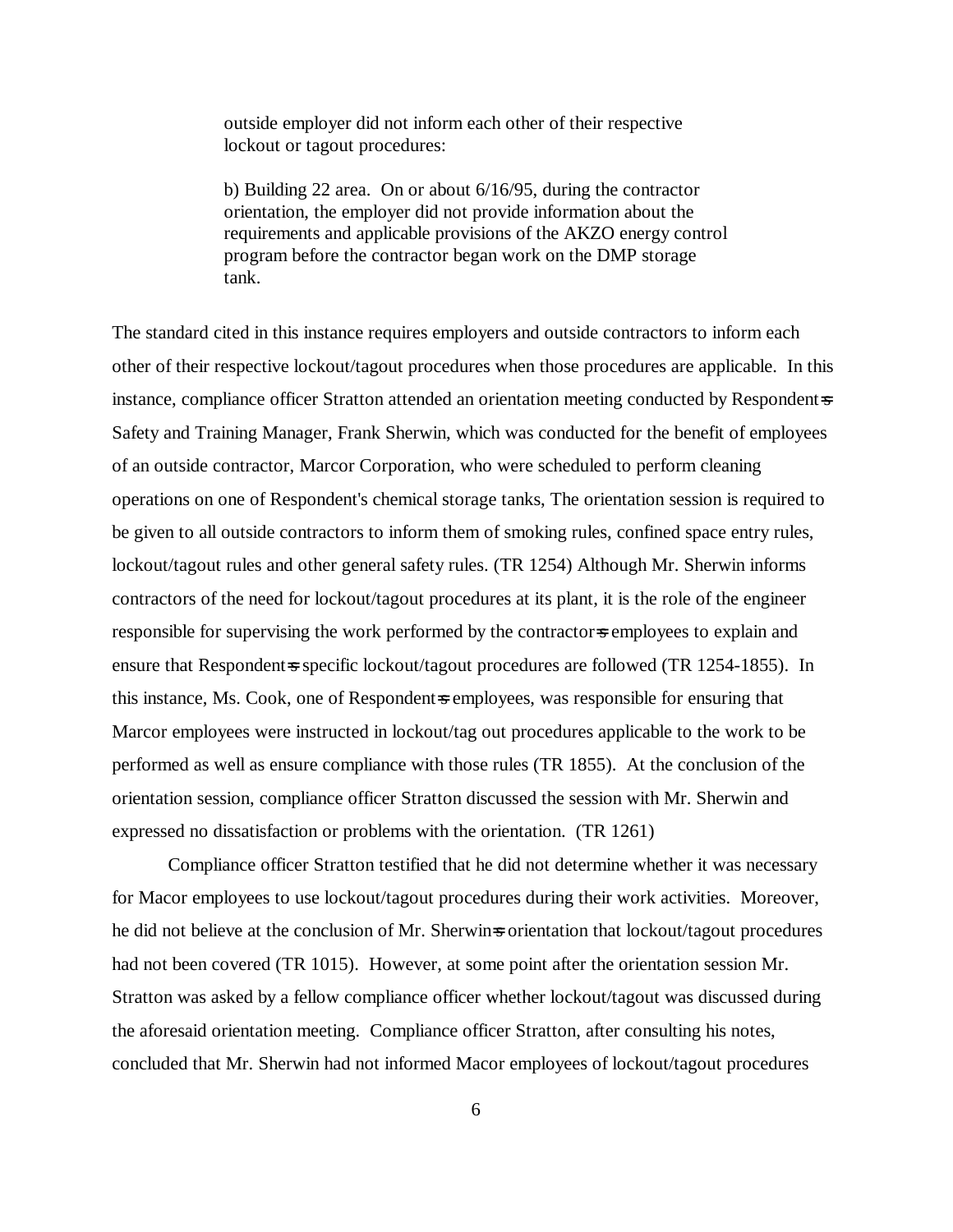(TR 1015-1016). Based upon these facts, the Secretary issued a serious citation to Respondent with a proposed penalty of \$2,500.

Respondent insists that the required information was conveyed to the Macor employees. First, it is standard procedure for Mr. Sherwin to conduct a safety orientation session for all outside contractors and he uses a standard outline for all of those sessions (TR 1257). Sherwin specifically remembered the orientation session conducted for four Macor Corporation employees which was also attended by compliance officer Stratton. Mr. Sherwin testified that he specifically remembered instructing those employees that Respondent=s lockout/tagout procedures required compliance (TR 1258). At the conclusion of the session, according to Sherwin, the Macor employees reported to Respondent=s employee, Cook, for specific instructions regarding lockout/tagout procedures (TR 1254, 1255, 1259).

The evidence presented by the Secretary in support of this item consisted entirely of compliance officer Stratton=s recollection of the orientation meeting conducted by Mr. Sherwin. There is a clear contradiction in the testimony of those individuals. Based upon a review of his notes, the compliance officer states that he has no recollection of lockout/tagout procedures being discussed during the orientation meeting. On the other hand, Sherwin states that he routinely conducts a safety meeting with outside contractors to generally discuss safety requirements including the need for lockout/tag out procedures when applicable. Moreover, it is the responsibility of the engineer in charge of the work project to instruct the workers in the actual lockout/tagout procedures.

This conflict could have been resolved by the Secretary by calling a Macor employee or Ms. Cook as a witness to determine whether specific lockout/tagout instructions had been given to Macor employees. It is apparent, based upon this record, that compliance officer Stratton did not fully understand Respondent=s procedures for providing contractors with lockout/tagout instructions. Further inquiry would have provided essential information regarding this issue. Thus, questioning the Macor employees or Ms. Cook would have clarified whether the aforesaid instructions were, in fact, provided. In the absence of that information and in light of the unresolved contradictory testimony on the record, this item must be vacated.

7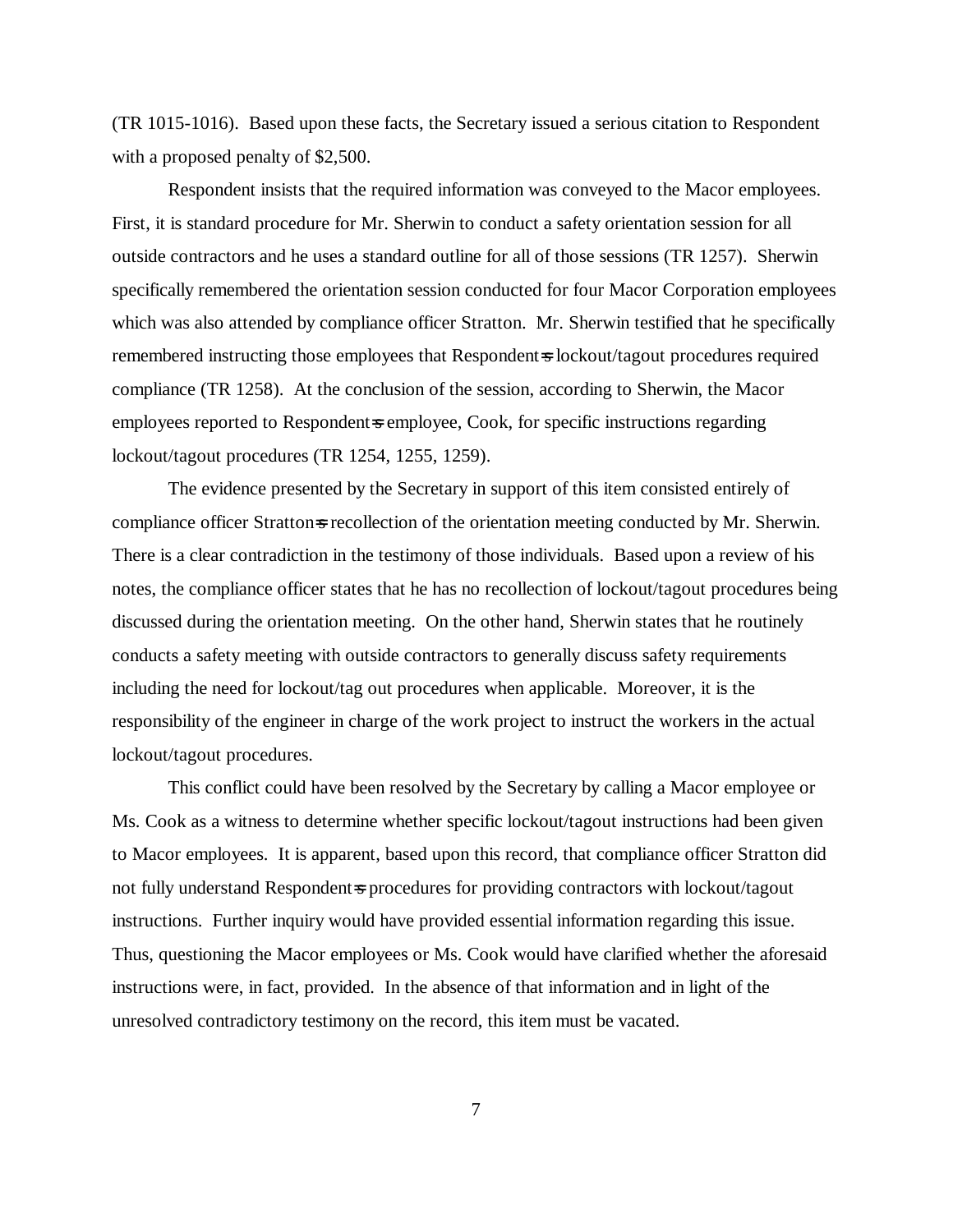### **Willful Citation No. 2 Items 1 (a) and 1 (c)**

These citation items read as follows:

### **Citation 2 item 1(a)**

29 CFR 1910.120 $(q)(2)(ii)$ : The emergency response plan did not address, to the extent not addressed elsewhere, the personnel roles, lines of authority, training, and communication: a) Plant On or about 6/7/95 - 7/31/95, the emergency response plan did not address training of Emergency Response Team members including, but not limited to the level of training required, the person responsible for training, and refresher training.

### **Citation 2 Item 1c**

29 CFR 1910.120 $(q)(2)(x)$ : The emergency response plan did not address, to the extent not addressed elsewhere, the critique of response and follow-up:

a) Plant On or about 6/7/95 - 7/31/95, the emergency response plan did not address critique of response and follow-up, including but not limited to the procedures to be used, and the areas to be addressed following an emergency response.

The standard set forth at 1910.120 applies to five categories of operations involving hazardous waste. See 1910.120(a). The parties agree that, for purposes of this litigation, only one of the categories, if any, is applicable to Respondent=s work activity. Specifically, the standard applies to Respondent-s work activities if it engages in A[e]mergency response operations for releases of, or substantial threats of releases of, hazardous substances without regard to the location of the hazard@ 29 CFR 1910.120(a)(i)(v). Moreover, in the event that complainant establishes that Respondent engages in the aforesaid activity, the standard requires that Respondent must only comply with subparagraph (q) of that section see 29 CFR 1910.120(a)(2)(iv).<sup>1</sup> Therefore, in the

 $\overline{a}$ 

<sup>&</sup>lt;sup>1</sup> Subsection (q) of 1910.120 provides:

<sup>(</sup>q) Emergency response to hazardous substance releases. This paragraph covers employers whose employees are engaged in emergency response no matter where it occurs except that it does not cover employees engaged in operations specified in paragraphs  $(a)(1)(i)$  through  $(a)(1)(iv)$  of this section. Those emergency response organizations who have developed and implemented programs equivalent to this paragraph for handling releases of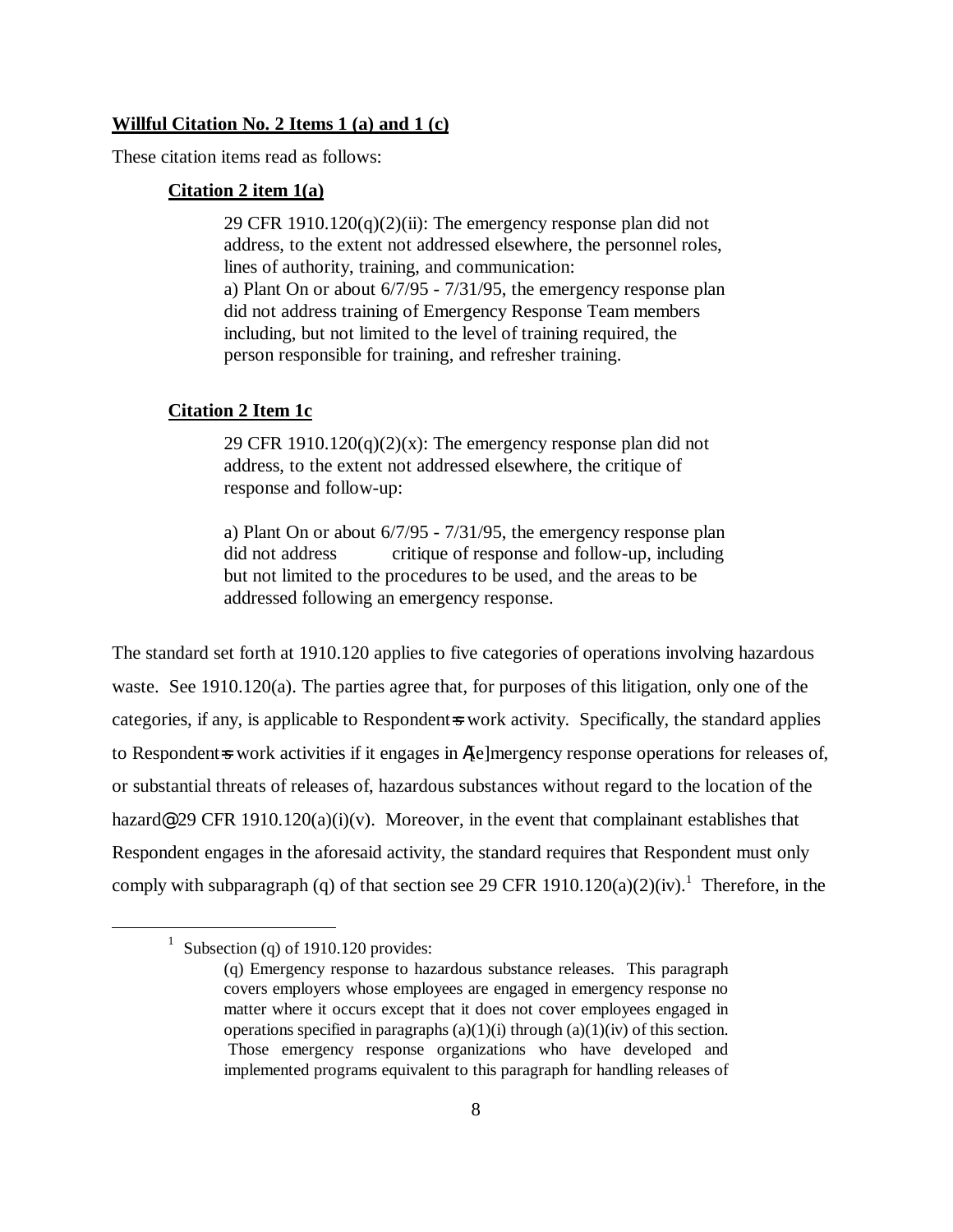event that Respondent falls within the scope of the standard as set forth above, Respondent must develop an emergency response plan in accordance with  $1910.120(q)(1)$ .<sup>2</sup> Complainant asserts that Respondent possessed an emergency response plan as required by the standard; however, two of the required elements were missing from Respondent-s written plan; personnel roles, lines of authority, training and communication (item 1(a) above) and a provision addressing a critique of response and follow up (items 1(c) above) see 29 CFR 1910.120(q)(2)

> hazardous substances pursuant to section 303 of the Superfund Amendments and Reauthorization Act of 1986 (Emergency Planning and Community Rightto-know Act of 1986, 42 U.S.C. 11003) shall be deemed to have met the requirements of this paragraph.

<sup>2</sup> Section 1910.120(q)(1) provides:

<u>.</u>

(1) Emergency response plan. An emergency response plan shall be developed and implemented to handle anticipated emergencies prior to the commencement of emergency response operations. The plan shall be in writing and available for inspection and copying by employees from the danger area when an emergency occurs, and who do not permit any of their employees to assist in handling the emergency, are exempt from the requirements of this paragraph if they provide an emergency action plan in accordance with '1910.38(a) of this part.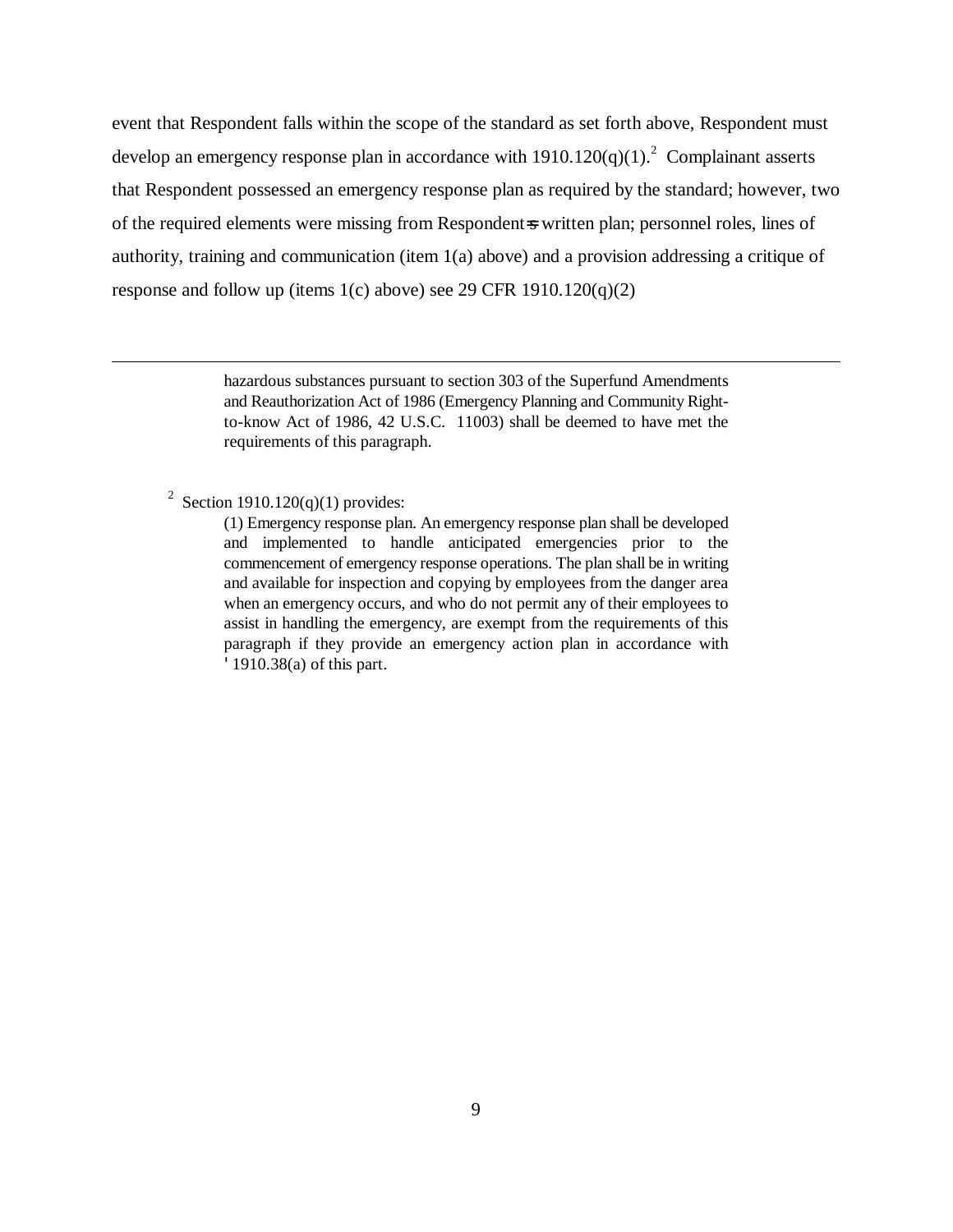Complainant asserts and Respondent concurs that an emergency response team was in existence at the worksite (TR 618, 619, 1079, 1081, 1082, 1121.) Moreover, Respondent developed a written contingency plan which Adescribes the actions taken by plant personnel in the event of an accident and outlines the duties of the Emergency Coordinator who has the responsibility for coordination all emergency response measures...@ (AKZA Chemical Inc. Contingency Plan Exhibit C-4 pg 1); Complainant asserts that the response team was authorized to respond to uncontrolled spills as described at 29 CFR 1910.120(q); therefore, Respondent's Contingency Plan (Exhibit C-4) should address training of emergency response team members and the critique of response and follow up (TR 542, 548, 2036, 1037). Since Respondent  $\equiv$ Contingency Plan (Exh. C-4) failed to address the aforesaid topics, the cited violations should be affirmed.

According to the Secretary, Respondent=s worksite contained chemicals in sufficient quantities to create the potential for an uncontrolled release. These chemicals are methyl ethyl ketone, caustic soda, and hydrogen peroxide. These chemicals are listed in Respondent-s contingency plan as hazardous bulk tank materials (Exhibit C-4 appendix x page 39) see also complainant=s Exhibit C30 (49 CFR '172.101 Table of Hazardous Materials and Special Provisions) and complainant=s Exhibit C-7, C-8, C-9, C-10; material safety data sheets for the aforesaid chemicals. Respondent=s contingency plan also states A[i]n the event of a major emergency involving a bulk tank material, the maximum safe evacuation distance is 2,000 feet@ (Exhibit C-4 page 4) Thus, although Respondent states that a major emergency has never occurred at the plant, there is a recognition within the contingency plan that a major emergency involving the chemicals listed above could occur and employees must evacuate the area. Accordingly, based upon Respondent=s internal documents (Exhibit C-4) it is concluded that there is a reasonable probability that Respondent=s employees may be exposed to safety and health hazards in the event of an uncontrolled release of the chemicals listed above. Thus, the provisions of 29 CFR 1910.120 apply to Respondent-s work place unless it is exempt from the requirements of section  $1910.120(q)$ .

Respondent agrees that it has in place an emergency response team. The duties of that team, however, constitutes a major dispute between the parties. Complainant asserts that the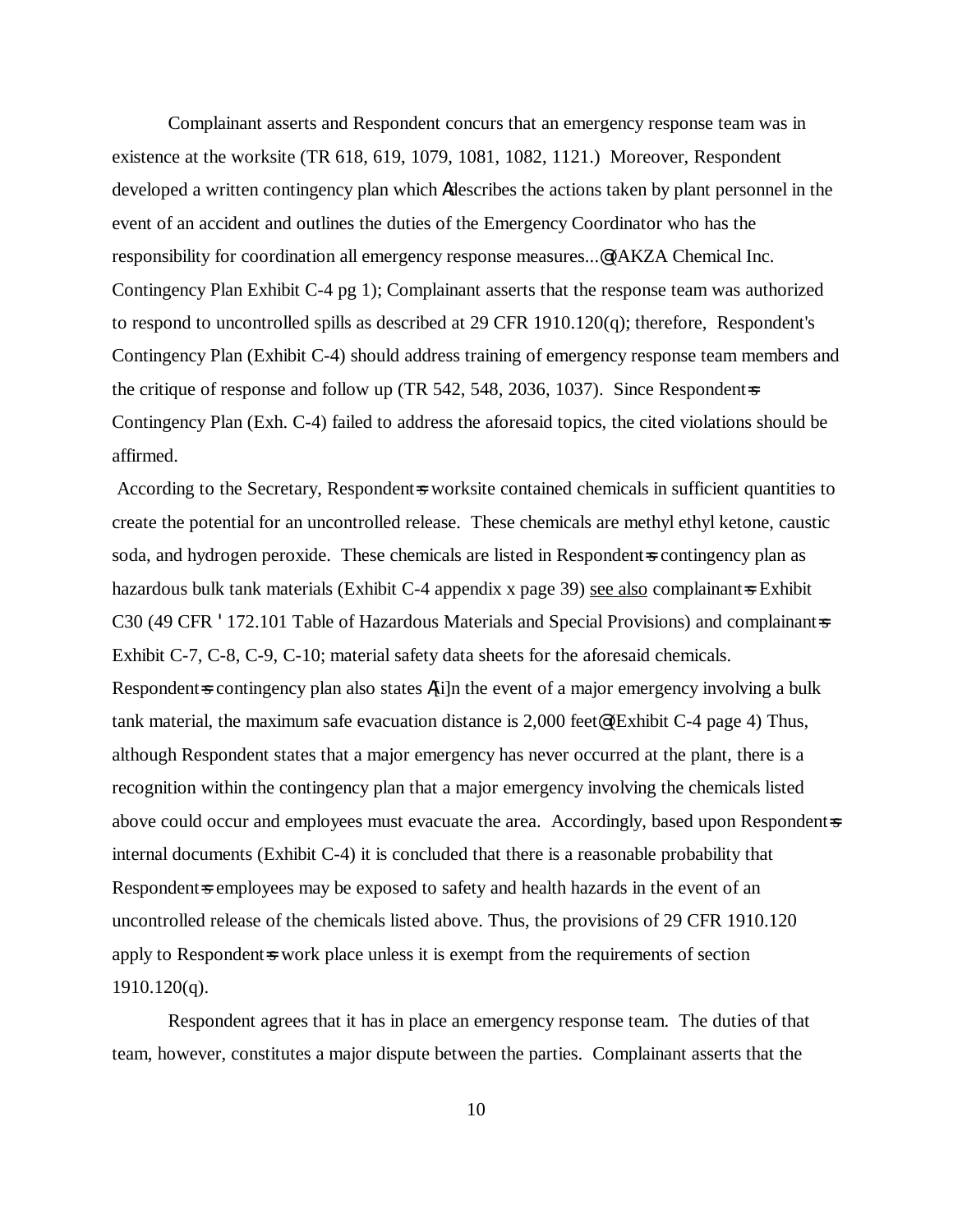response team is authorized to take necessary action in the event of an uncontrolled chemical release. This belief is based upon (a) the existence of the response team, (b) the existence of a contingency plan and (c) interviews with employees Cook and Benton conducted by the OSHA inspector which convinced the compliance officer that those employees, who were members of the response team, would take action to control an uncontrolled release of hazardous chemicals (TR 876-878). Thus, according to complainant, Respondent should have developed an emergency response plan in accordance with  $120(q)(2)$ 

Respondent, on the other hand, vigorously argues that its employees were specifically ordered not to respond to an uncontrolled release of hazardous materials. Respondent points to the definition of Aemergency response or responding to emergencies@ set forth at 29 CFR 1910.120(a)(3) which reads:

> *Emergency response or responding to emergencies* means a response effort by employees from outside the immediate release area or by other designated responders (i.e., mutual-aid groups, local fire departments, etc.) to an occurrence which results, or is likely to result, in an uncontrolled release of a hazardous substance. Responses to incidental releases of hazardous substances where the substance can be absorbed, neutralized, or otherwise controlled at the time of release by employees in the immediate release area, or by maintenance personnel are not considered to be emergency responses within the scope of this standard. Responses to releases of hazardous substances where there is no potential safety or health hazard (i.e., fire, explosion, or chemical exposure) are not considered to be emergency responses.

Respondent asserts that there has never been an uncontrolled release of hazardous chemicals at its worksite. However, in the event of an uncontrolled release, employees are instructed to call the local fire department. Arrangements had been made between the fire department and Respondent to the effect that uncontrolled hazardous chemical spills would be handled by the fire department. Respondent also asserts that the response team was only authorized to handle medical emergencies (first aid), incipient fires (TR 618-620) and incidental chemical spills; defined as Aa leak from a 55 gallon drum to a flange leaking (TR 596). Moreover, in the event of an incident, Respondent = employees are directed to evacuate the area to allow the response team to evaluate the situation. All members of the team had been trained at the Aawareness level@ and were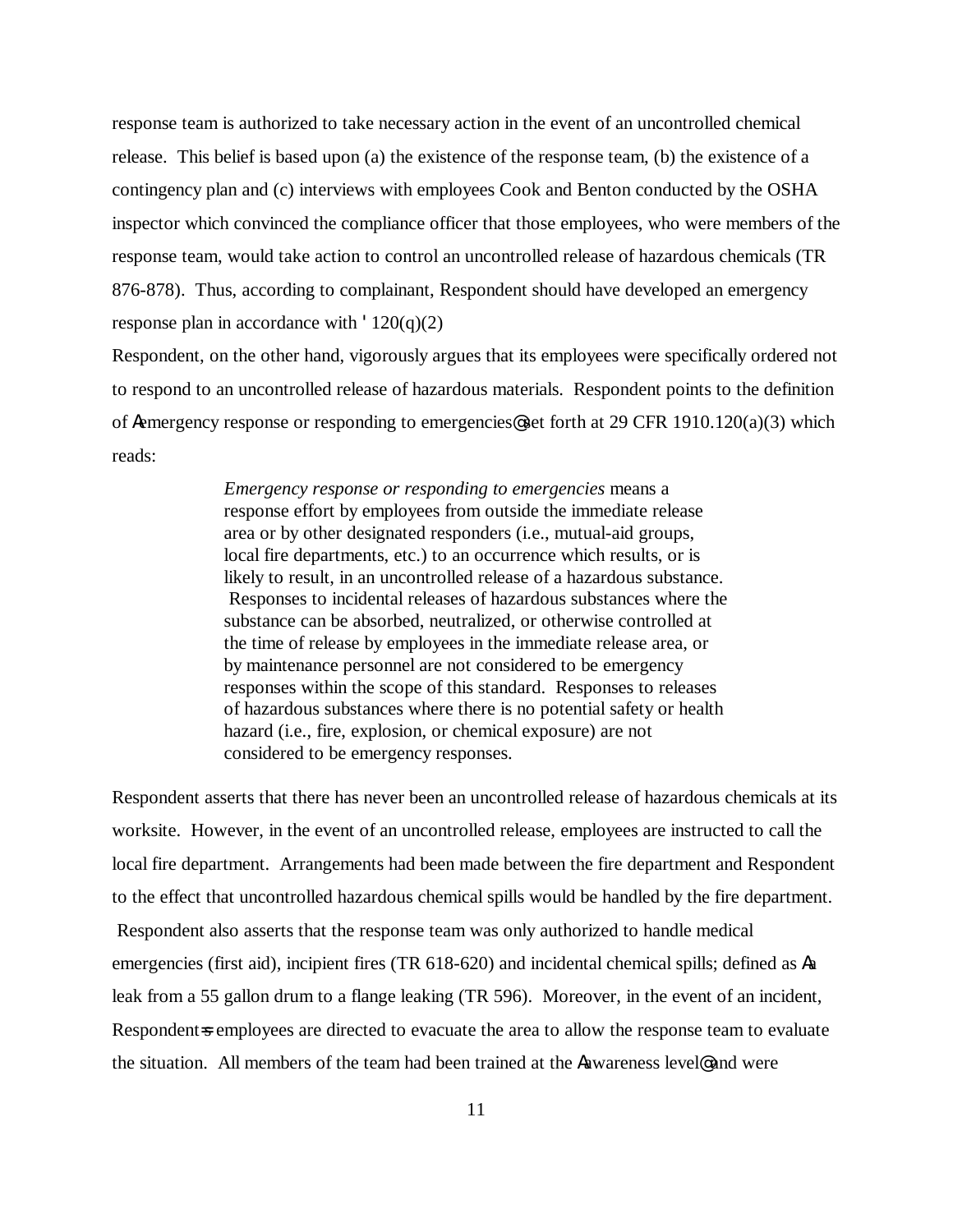therefore, qualified to determine whether the incident constituted an uncontrolled release or and incidental release of hazardous materials (TR 337, 338, 1036). Since employees are directed to respond only to incidental spills, according to Respondent, it is exempt from the requirements of '1910.120 because employees do not perform emergency responses within the meaning of the standard (see '1910.120(a)(3).

Although there is no evidence that Respondent=s employees have actually responded to an uncontrolled release of hazardous chemicals nor is there any testimony from employees that they are authorized to respond to uncontrolled spills, the Secretary insists that the potential for responding to uncontrolled releases by Respondent=s employees exists. However, Respondent=s plant manager and safety director emphatically denied that any of Respondent=s employees were directed or authorized to respond to uncontrolled spills. To the contrary, the testimony of plant manager Morobey and safety director Sherwin left no doubt that Respondent does not want its employees to respond to uncontrolled spills of hazardous chemicals.

The source of this controversy is Respondent is failure to clearly define the duties of its personnel in the event of an uncontrolled release or, for that matter, what actions are expected of employees in the event of an incidental spill. The source of this confusion, in large part, is Respondent=s contingency plan (Exhibit C-4). As currently written, Respondent=s contingency plan is a paragon of ambiguity when analyzed in relation to the standard set forth at ' 1910.120. (emergency response). There is no doubt that Respondent=s worksite contains hazardous chemicals and its employees would be exposed to safety or health hazards in the event of an uncontrolled release of those chemicals. Thus, Respondent=s worksite falls within the coverage of the cited standard (29 CFR 1910.120). However, Respondent=s desire to prohibit its employees from responding to uncontrolled releases is not clearly stated in the current contingency plan. Therefore, in the absence of that prohibition, the Secretary insists that Respondent=s employee be trained to respond to uncontrolled releases contrary to Respondent-s intent to evacuate those employees in the event of an uncontrolled release.

Based upon the record in this matter as well as the demeanor of the witnesses, it is more probably true then false (Ultimate Distrib. Systems Inc. 10 OSHC 1569, 1570 (1982)) that Respondent

12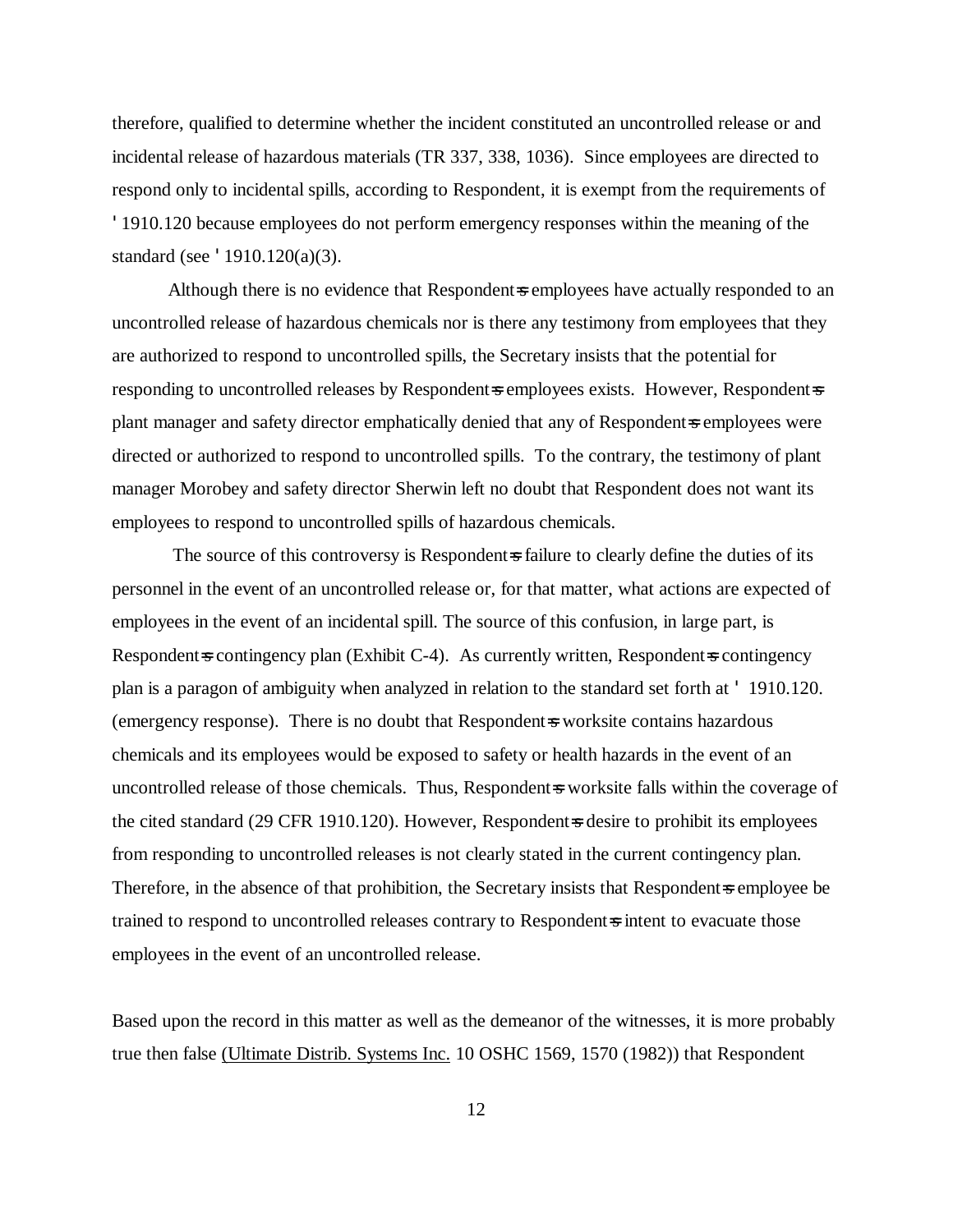does not intend for its employees to respond to uncontrolled spills and, in the event of an uncontrolled release, employees should evacuate the area. Thus, Respondent relies upon the exemption from the requirements of the cited standard set forth at  $\cdot$  1910.120(q)(i) as follows:

> Emergency response plan. An emergency response plan shall be developed and implemented to handle anticipated emergencies prior to the commencement of emergency response operations. The plan shall be in writing and available for inspection and copying by employees, their representatives and OSHA personnel. (Employers who will evacuate their employees from the danger area when an emergency occurs, and who do not permit any of their employees to assist in handling the emergency, are exempt from the requirements of this paragraph if they provide an emergency action plan in accordance with ' 1910.38(a) of this part.)

However, it is clear that Respondent failed to comply with the requirements to provide an emergency action plan in accordance with  $'$  1910.38(a). An examination of Respondent=s Contingency plan (Exhibit C-4) reveals that Respondent has failed to comply in whole or in part with virtually every requirement of that standard. Thus, this record supports a finding that Respondent violated the provisions of ' 1910.38(a). Accordingly, the pleadings are amended pursuant of Rule 15(b) of the Federal Rules of Civil Procedure to conform to the evidence presented by the parties, and the citation, as amended, is affirmed. Moreover, since Respondent has designated the aforesaid chemicals as hazardous substances, it is likely that employees exposed to said chemicals would sustain serious injuries. Accordingly, the citation is affirmed as a serious violation within the meaning of section 17 of the act. However, since Respondent made an effort to comply with the requirements of the standard, (Exhibit C-4) it cannot be concluded that the violation is willful. see Kew Industries Inc 13 BNA OSHC 1161, 1169 (1987)

The record reveals a high gravity factor for the violation alleged. Respondent has no history of uncontrolled releases of hazardous chemicals and an effort was made by Respondent to establish a rudimentary evacuation plan (exhibit C-4 page 34). However, the extent and severity of injury in the event of an uncontrolled release would likely be high. Accordingly, a penalty in the amount of 7,000 is assessed for the violation as amended.

### **Citation 3 Item 4**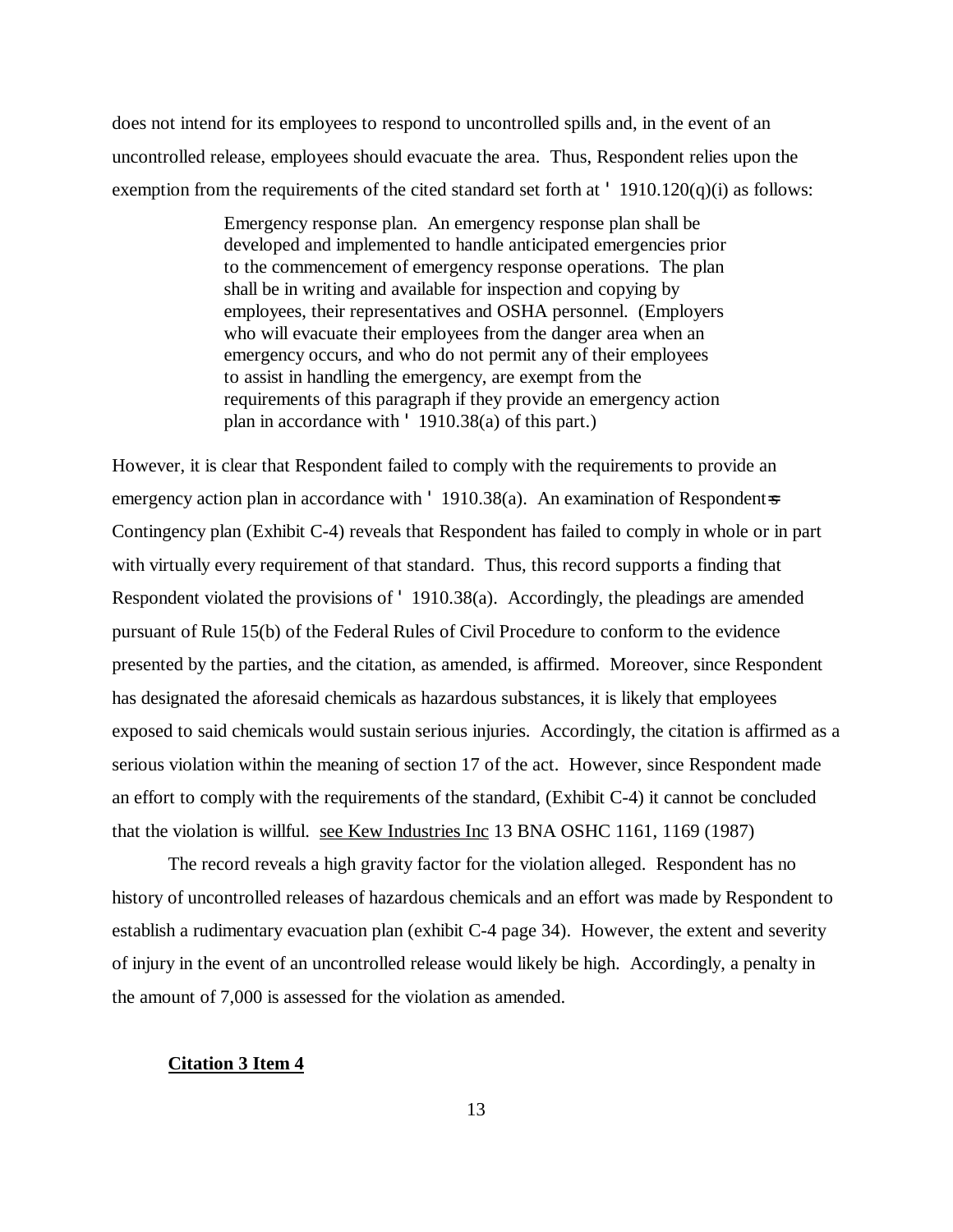29 CFR 1910.119(j)(3): The employer did not train each employee involved in maintaining the on-going mechanical integrity of process equipment in an overview of that process and its hazards and in the procedures applicable to the employee=s job tasks to assure that the employee can perform the job tasks in a safe manner:

a) Plant. On or about 6/7/95 - present, the employer did not train each employee involved in maintaining the on-going mechanical integrity of process equipment for the methyl ethyl ketone peroxide production process, in the hazards of that process uncovered by the Process Hazard Analysis including, but not limited to, the hazards associated with overheated pumps delivering hydrogen peroxide and MEKP.

Compliance officer Stratton, a member of Complainant=s compliance team, testified that he interviewed two of Respondent=s mechanics, Bruce Pless and Dick Serth, who stated that they had not received any training in the hazards related to the repair of pumps used to pump hydrogen peroxide when said pumps became overheated. (TR 245-248) Although Mr. Stratton did not determine how the pumps could become over heated (TR 488) he relied upon Respondent=s Process Hazard Analysis to determine that an over heated condition could exist. (TR 248) However, Stratton was not aware that no work was performed on overheated pumps until they were locked out and flushed with water (TR 1084-1086). Moreover, complainant=s expert witness, Dr. McLaughlin, testified that flushing the pumps with water in accordance with Respondent=s safety procedures, (Exhibit R-48) was the best procedure for protecting Respondent=s maintenance employees when working on the pumps. Furthermore, when presented with documentation establishing that employees Pless and Serth did receive the training required by the standard, (Exhibits R-53 and R-54) Mr. Stratton acknowledged that the training records were in his investigation file; however, he did not remember seeing the documents prior to his cross examination. Additionally, both employees have over twenty years experience at the plant and received specific training relating to the hazards of hydrogen peroxide (TR 1009-1011). Based upon all of the evidence in this record, it is concluded that the Respondent is employees received the training required by the standard. Accordingly, this item is vacated.

#### **Citation 3 Item 6(b) instance (a)**

29 CFR 1910.147(c)(4)(ii): The energy control procedures did not clearly and specifically outline the scope, purpose, authorization, rules, and techniques to be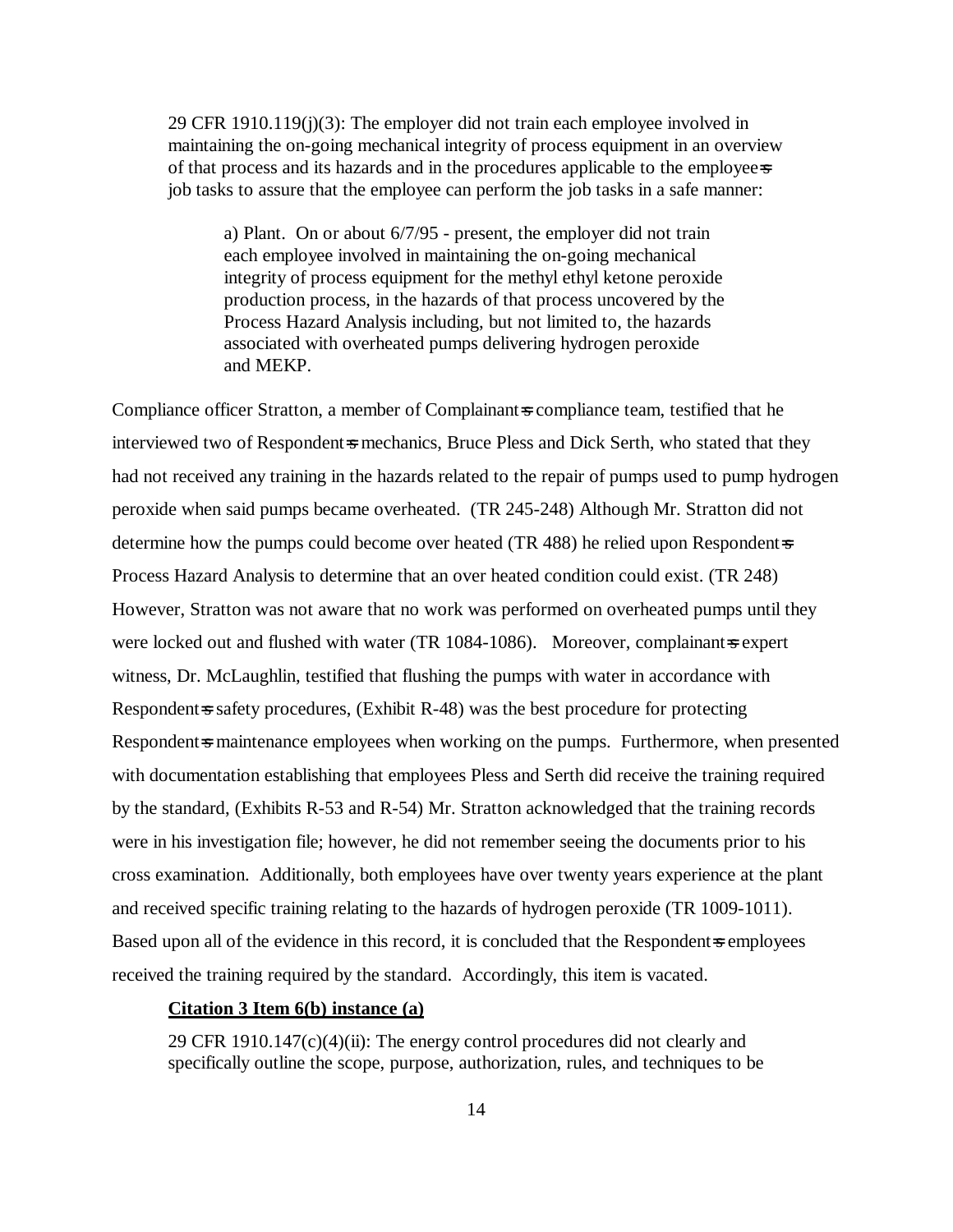utilized for the control of hazardous energy, including but not limited to Items A-D of this section:

A) Building 22. On or about 5/8/95 - 5/13/95, specific energy control procedures were not developed and documented where multiple employees, including contractor employees, were performing construction and repair on the reactor which had multiple energy sources such as but not limited to: electromechanical, chemical and thermal.

The standard set forth at 29 CFR 1910.147(c)(i) provides:

1

C) General - (1) Energy control program. The employer shall establish a program consisting of energy control procedures, employee training and periodic inspections to ensure that before any employee performs any servicing or maintenance on a machine or equipment where the unexpected energizing, start up or release of stored energy could occur and cause injury, the machine or equipment shall be isolated from the energy source, and rendered inoperative.

As written, the aforesaid standard requires employers to implement, *inter alia*, lockout/tagout procedures for machines that may unexpectedly be energized when employees are exposed to moving parts. The standard cited by the Secretary in this instance requires employers subject to the lockout/tagout standard to develop written procedures Afor the control of potentially hazardous energy...@ see 29 CFR 1910.147(c)(4)(i). Employers need not document their lockout/tagout procedures for individual machines if said employers meet all of the qualifications to be exempt from the requirements of the standard.<sup>3</sup>

 $3$  Employers must meet all of the following conditions to be relieved of the requirement to have a written lockout/tagout procedure for a particular machine:

NOTE: *Exception*: The employer need not document the required procedure for a particular machine or equipment, when all of the following elements exist: (1) The machine or equipment has no potential for stored or residual energy or reaccumulation of stored energy after shut down which could endanger employees; (2) the machine or equipment has a single energy source which can be readily identified and isolated; (3) the isolation and locking out of that energy source will completely deenergize and deactivate the machine or equipment; (4) the machine equipment is isolated from that energy source and locked out during servicing or maintenance; (5) a single lockout device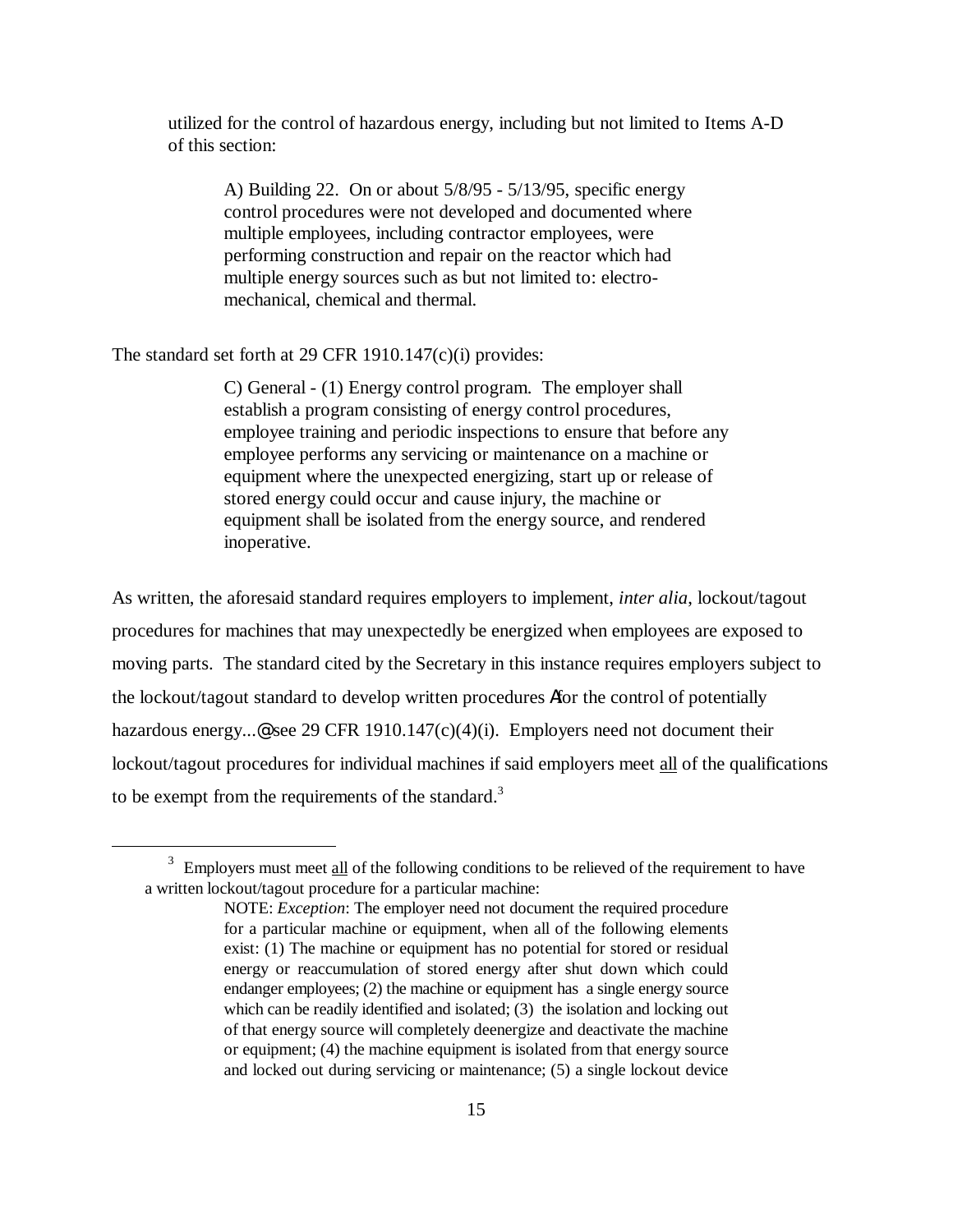will achieve a locked-out condition; (6) the lockout device is under the exclusive control of the authorized employee performing the service or maintenance; (7) the servicing or maintenance does not create hazards for other employees; and (8) the employer, in utilizing this exception, has had no accidents involving the unexpected activation or renerization of the machine or equipment during servicing or maintenance. see 29CFR 1910.147(c)(4)(i)

 $\overline{a}$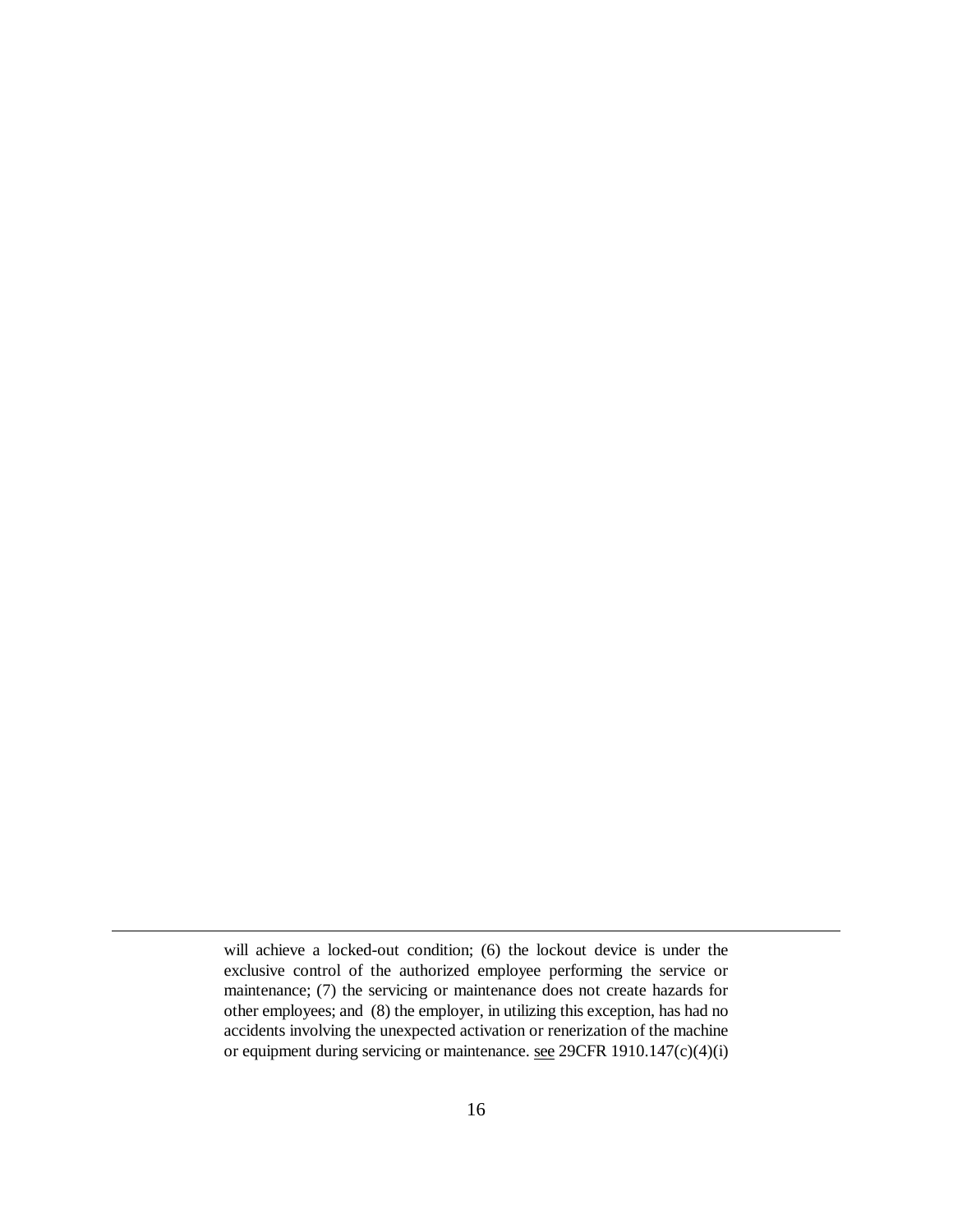There is no dispute between the parties that Respondent had in place during the inspection a written lockout/tagout procedure. Moreover, the record supports the conclusion that Respondent had in place an energy control procedure for all equipment subject to lockout/tagout requirements. This dispute did arise, however, with respect to a Areactor<sup>®</sup> located in Respondent=s Building 22. According to the record, the aforesaid reactor had multiple sources of energy, including electrical and chemical, which required lock out procedures for the agitator and six chemical pumps. Thus, a specific written lock out procedure, according to complainant, should have been in place for the reactor rather than including said apparatus within the general lockout/tagout procedure (see footnote 3). Respondent=s failure to develop a specific lock out procedure for the reactor, according to the Secretary, violated the cited standard.

Respondent, in its brief, presents a less than spirited defense to this item. Respondent notes that, in fact, all energy sources were locked out whenever anyone performed maintenance on the reactor; therefore, no employees were exposed to safety or health hazards. (Respondent=s brief pg. 44) There is no doubt, based upon the record in this case, that the reactor, because of its failure to meet all of the requirements to the exceptions as set forth in the standard, falls within the category of equipment which requires an individual written lock out procedure. Thus, this item is affirmed.

Although complainant presented sufficient evidence via a prior citation for a similar violation at another plant that this is a repeat violation within the meaning of the act, the Secretary failed to provide any evidence that employees were exposed to a hazard which presented a substantial probability that death or serious physical harm could result. The undisputed evidence establishes that all energy sources to the reactor were, in fact, locked out whenever anyone performed maintenance on the equipment. In the absence of any evidence that employees were exposed to serious injury or death, this item must be affirmed as an Aother@ type violation. Moreover, based upon the low gravity factor and no history of injury, a penalty in the amount of \$5,000 is assessed for the violation.

17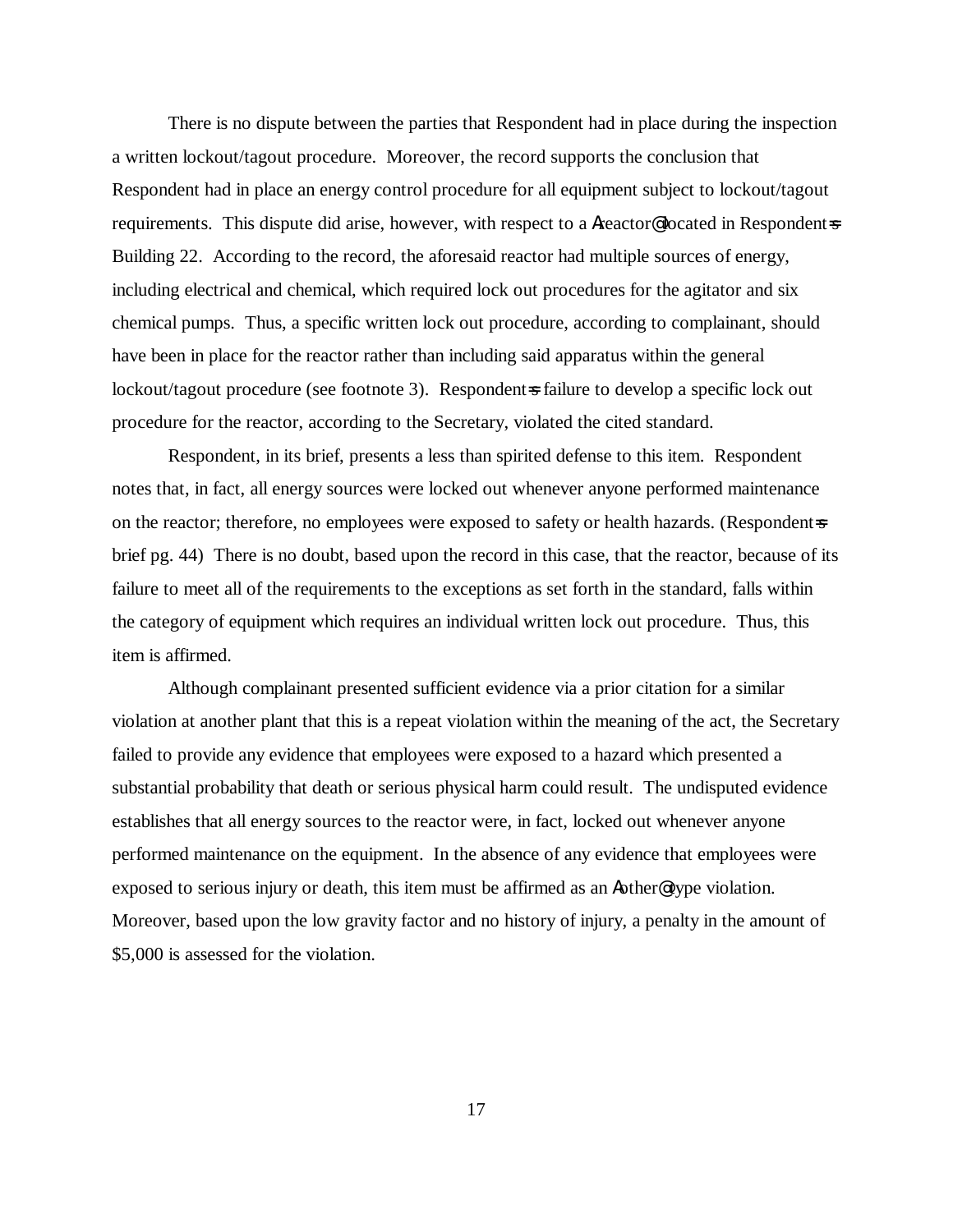## **CITATION 3 Item 7**

29 CFR  $1910.147(c)(6)(i)$ : The employer did not conduct an annual or more frequent inspection of the energy control procedure to ensure that the procedure and requirements of this standard were followed:

a) Throughout establishment. On or about 6/7/95, the employer had not performed an inspection at least annually: Program deficiencies such as, but not limited to, lack of training for Aauthorized@ employees (operators) and lack of specific energy control procedures for equipment with multiple energy sources were identified during the inspection.

The only reference to this item in complainant=s post hearing brief appears as follows:

ARespondent had not conducted a review of its procedures within the year preceding the OSHA

inspection to insure that they were being implemented correctly (Complainants post hearing brief

at pp 9-10) Complainant references page 286 of the transcript in support of the aforesaid

statement. That page contains the direct examination of compliance officer Stratton and

represents the only evidence presented by the Secretary in her case in chief in support of this item.

Mr. Stratton testified as follows:

**Q** Turning your attention to Citation 3, Item 7, which alleges that the employer did not conduct an annual, or more frequent inspection of the energy control procedure. Did you recommend the issuance of that citation item? **A** Yes. [14] **Q** What was the basis for your recommendation? [15] **A** Mr. Sherwin admitted that there had not been an annual inspection of the lockout/tagout procedures. [17] **Q** And he made this admission to you? [18] **A** No. [19] **Q** Who did he make it - [20] **MR. MORIKAWA**: **A** The same objection, Your Honor. [21] **JUDGE YETMAN**: Who did you say? [22] **THE WITNESS**: Mr. Kirchgessner. [23] **JUDGE YETMAN**: You dont have any personal knowledge of it? [25] **THE WITNESS**: I wasn=t present.

### (TR 286)

Further, at transcript page 287, compliance officer Stratton testified as follows: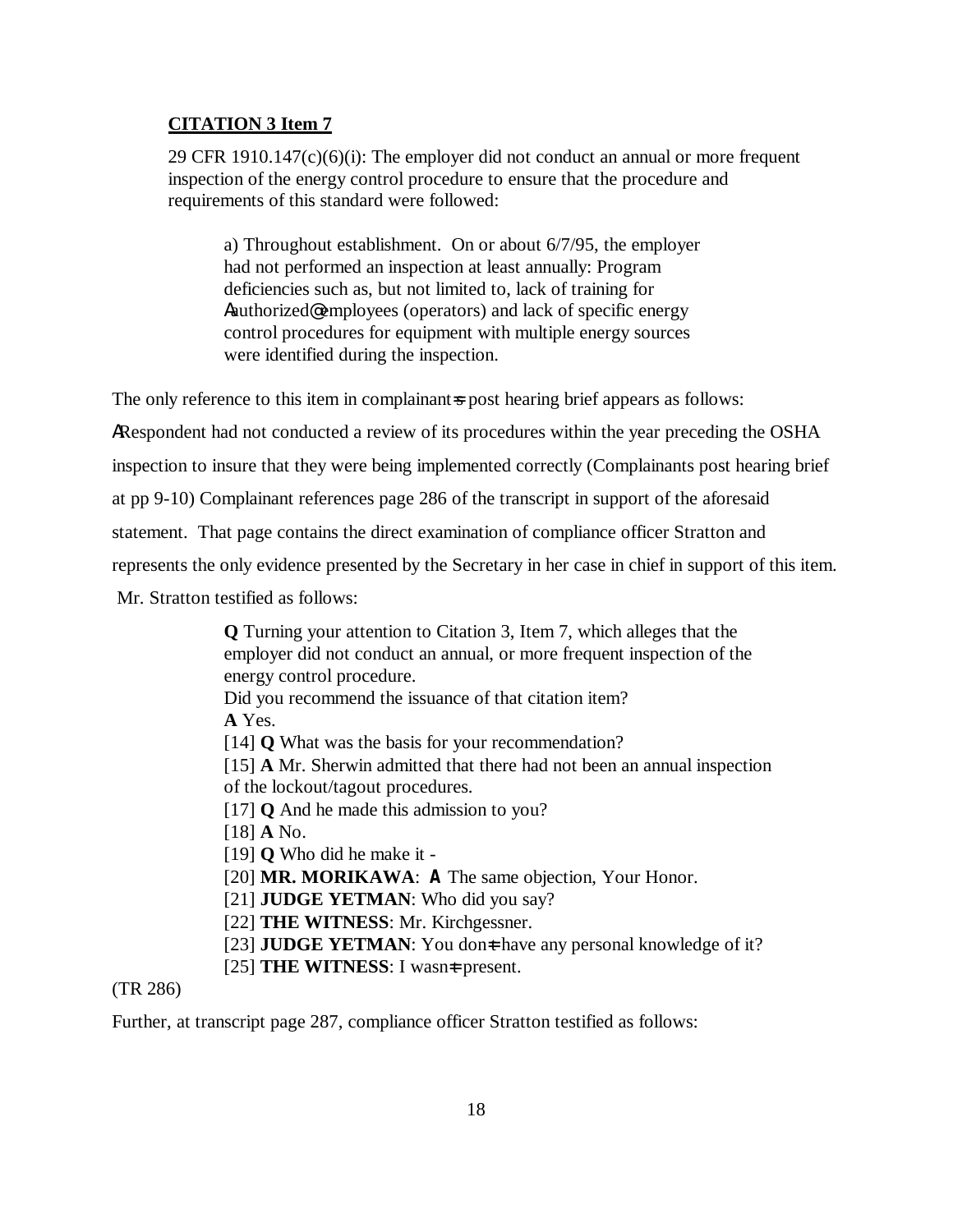[8] **JUDGE YETMAN**: Okay. Well, Mr. Stratton, your recommendation that Citation 3, Item 7 be issued was not based upon any personal knowledge that you had?

[11] **THE WITNESS**: No.

It is clear that the testimony given by compliance officer Stratton in support of this item is inadmissable hearsay. Thus, the Secretary has failed to provide any admissible evidence in support of this item in her case in chief. The only other reference to this citation appears during the cross examination of Respondent=s Safety officer, Frank Sherwin. Mr. Sherwin testified as follows:

> **Q** Are you familiar - you said you=re familiar with the OSHA requirement for lockout/tagout; is that correct? **A** Yes, sir. **Q** Are you familiar with the provision that requires the company to conduct periodic inspections, at least annually, to ensure that the procedures and the requirements of the standard are being followed? **A** Yes. **Q** On occasion would AKZO NOBEL employees use lockout/tagout procedures, even where no contractor is present? **A** Yes, sir. **Q** And how do you evaluate the performance of the lockout/tagout procedures in those circumstances? A I would just walk around, make sure they-re all filled out. We had no formal program for our own people. **Q** Does that mean there was no audit for your own people, either, with respect to lockout/tagout, particularly? **A** We had no audit for - yes. **Q** Excuse me? A We had no formal audit, if that is what you mean. (TR 677, 678)

It appears from the forgoing testimony that the Respondent had in place an Ainformal@ audit procedure to ensure compliance with the lockout/tagout requirements. The Secretary provides no guidance, however, as to whether a Aformal@ audit is required by the standard and what form said audit must take; if any. Thus, the paucity of this record fails to provide a sufficient ground for determining whether the actions of Respondent=s safety manager satisfied the requirements of the cited standard. Thus, this item must be vacated because of a failure of proof.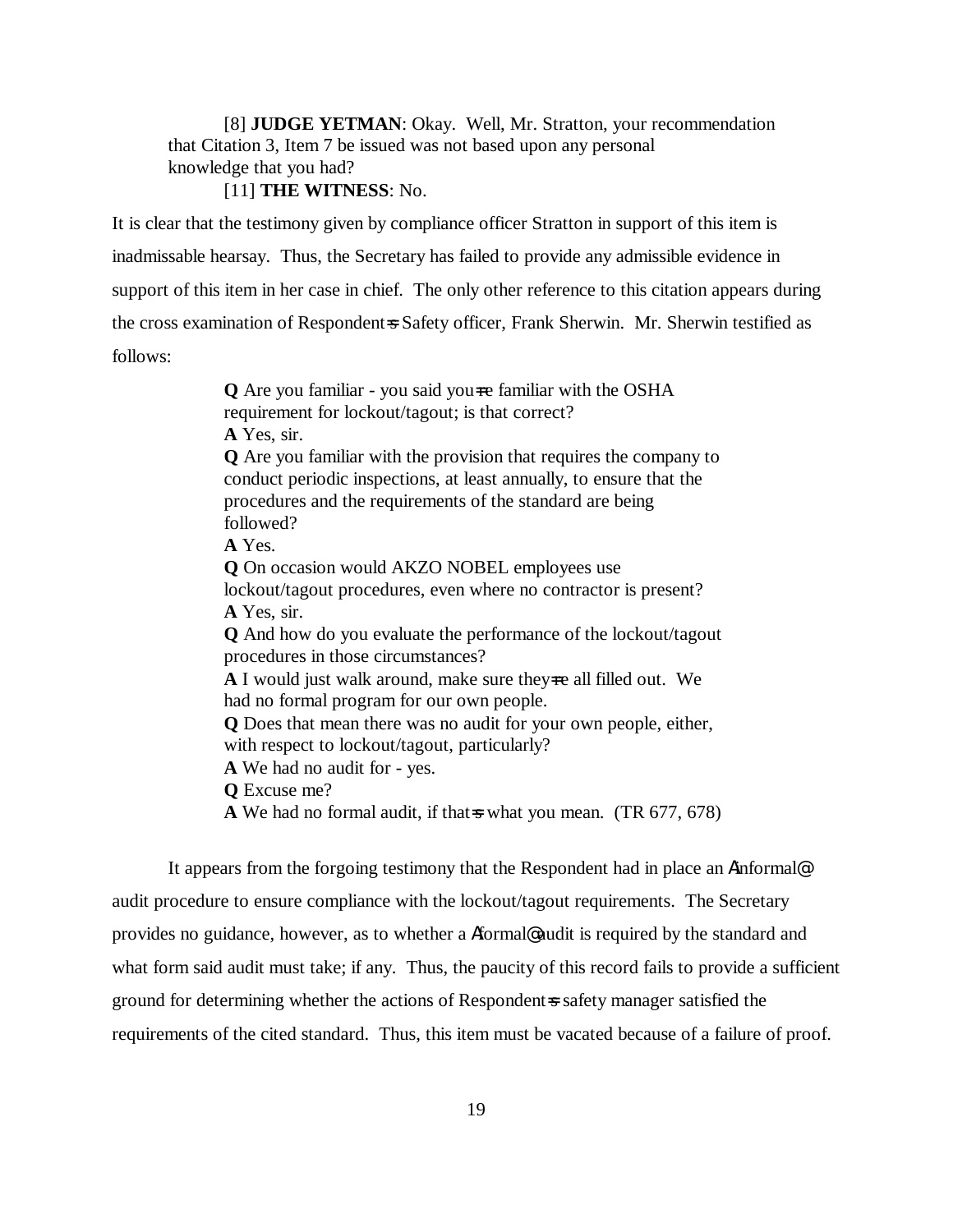#### **Citation 4 Item 1**

 $\overline{a}$ 

29 CFR 1910.119 $(f)(3)$ : The employer did not certify annually that the operating procedures are current and accurate:

a) Plant. On or about 6/7/95 to present, the employer did not certify annually that the operating procedures for the methyl ethyl ketone peroxide process are current and accurate.

In support of this allegation, compliance officer Stratton testified that during the inspection he was told by Arthur Fisher, identified as the PQC Technical Manager and a member of Respondent=s Management Team (TR 195), that operating procedures had not been reviewed for accuracy within the previous year (TR 263). In addition Mr. Stratton personally reviewed the operating procedures in effect for the MEKP process (methyl ethyl ketone peroxide) and did not observe any certificates on the documents (TR 263). During cross examination, compliance officer Stratton affirmed the statement made by Mr. Fisher:

> AHe said that the process for the manufacture of, the procedures that we had, which was (SIC) for the manufacture of methyl ethyl ketone peroxide, which included part of that process, had not been certified annually@ (TR 488)

In its brief, Respondent argues that the process described by Mr. Fisher, as related by compliance officer Stratton, does not fall within the scope of the cited standard. In support of this assertion Respondent points to the Aadmission@ of compliance officer Stratton that the so called MEKP process does not fall within the scope of the cited standard (TR 486). A review of the record, however, fails to reveal the admission relied upon by Respondent. Indeed, it is clear that compliance officer Stratton relied upon the Aadmission@ of a member of management (Fisher)<sup>4</sup> that the aforesaid operating procedure was part of the covered process and, therefore, should have been certified annually. Accordingly, this item is affirmed as an other that serious violation as alleged. The Secretary has proposed no penalty for the violation; therefore, no penalty is assessed.

<sup>&</sup>lt;sup>4</sup> Mr. Fisher is statement is admissible pursuant to Rule 80 1(d)(2)(d) of the Federal Rules of Evidence.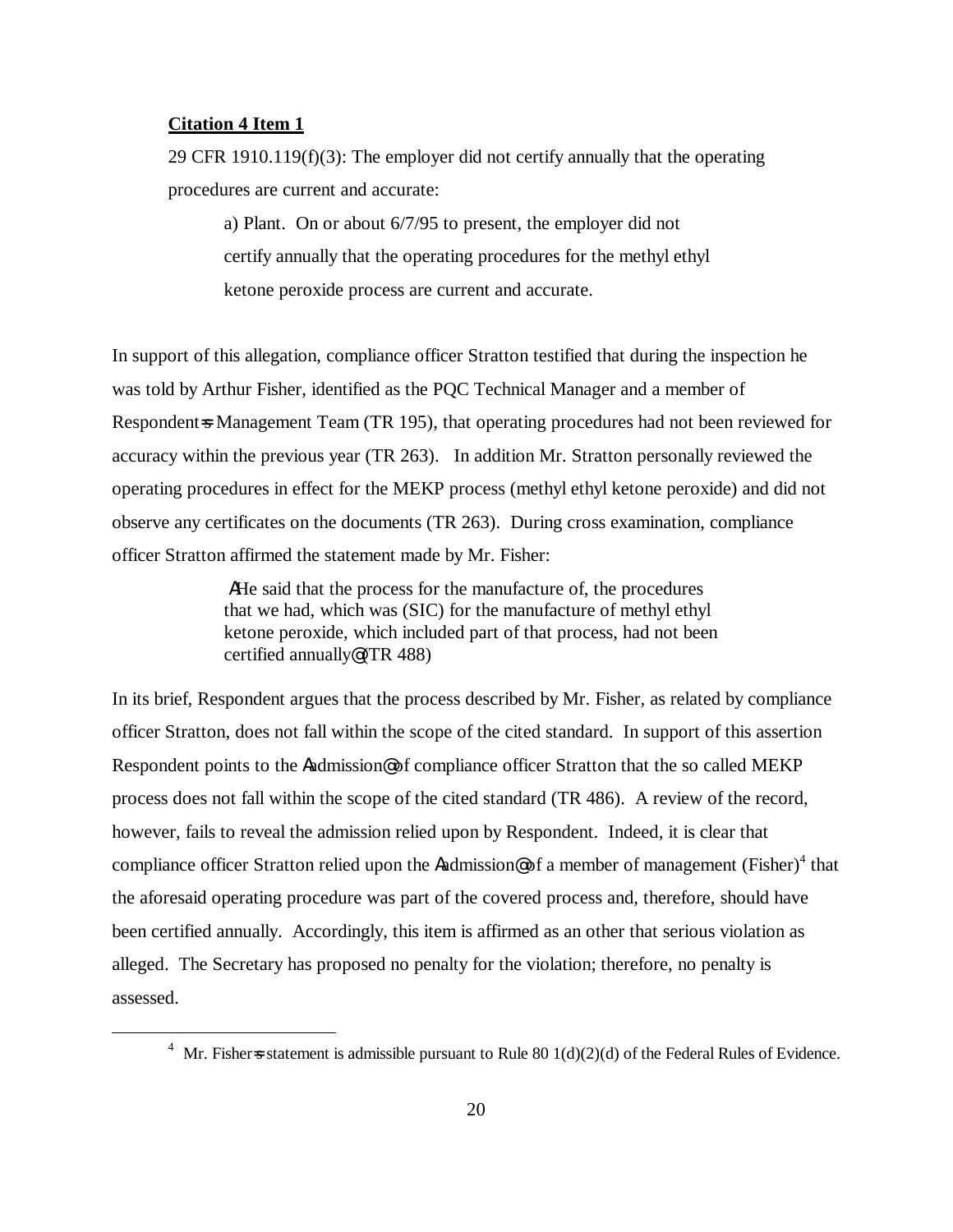### **Citation 4 Item 3**

29 CFR 1910.119(1)(5): A change covered by 29 CFR 1910.119(1) resulted in a change in the operating procedures or practices required by 29 CFR 1910.119(f), and such procedures or practices were not updated:

a) Plant. On or about 6/7/95 - present, a modification was made in the operating procedure to enable the operator to select which hydrogen peroxide tanks (either T0201 and T0211) the process would draw material from. The former procedure, which required the operator to turn a hand valve, was modified so the operator currently actuates a pneumatic valve. This change was not reflected in a modification and update of the written operating procedures.

In support of this item, the Secretary relies upon information conveyed to compliance officer Stratton by one of Respondent=s employees during the inspection. Specifically, Mr. Stratton testified that an operator named Mr. Rosemillia told him that Athere had been a change in the way the 70 percent hydrogen peroxide was delivered from the storage tanks@ (TR 266). According to the information provided by the employee, employees were required to turn a valve located outside the building to switch tanks delivering hydrogen peroxide to the process. The system was changed by pushing a button in the control room to switch tanks (TR 266). This information was confirmed by Mr. Fisher. (TR 267). Moreover, the change was not reflected in Respondent=s operating procedures as required by the cited standard. Accordingly, this item is affirmed as an other than serious violation as alleged. Since no penalty has been proposed, no penalty is assessed.

#### **Citation 4 Item 5**

29 CFR 1910.146(e)(6): The employer did not retain each canceled entry permit for at least one year to facilitate the review of the permit-required confined space program required by 29 CFR 1910.146(d)(14)

a) Plant. On or about 6/7/95 - present, the employer did not retain the canceled entry permit for one year for the confined space entry into the reactor in Building 22, which took place in May, 1995.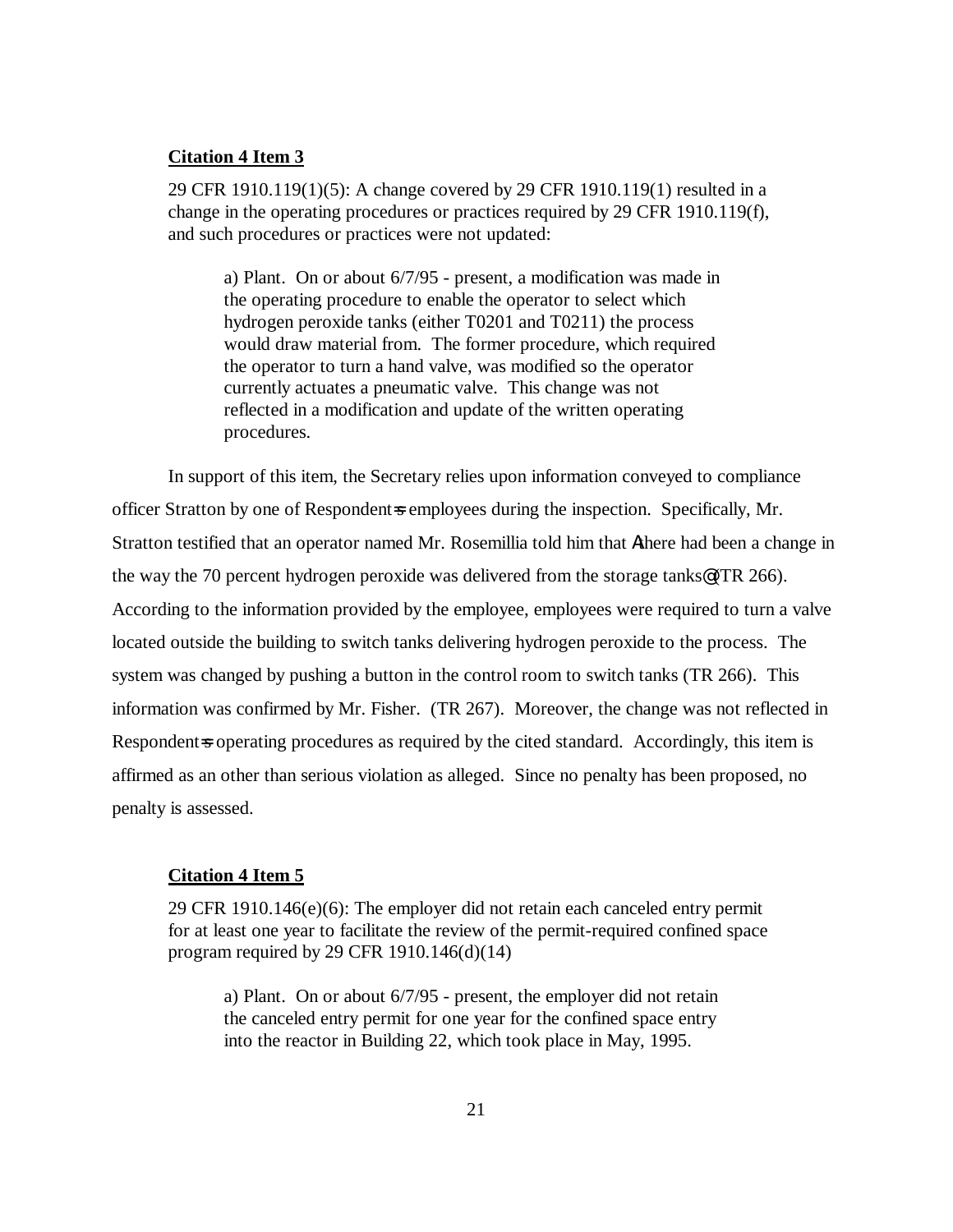With respect to this item, the record reveals that Respondent had developed a confined space entry permit system. (TR 671) Permits were required to be issued prior to entry into spaces designated by Respondent as confined spaces and, in fact, were issued to employees who entered designated confined spaces (TR 505-507). In this instance Respondent failed to retain a canceled entry permit for at least one year as required by the standard. (TR 672, 505) Accordingly, this item is affirmed as an other than serious violation as alleged. Since the Secretary proposed no penalty for this item, no penalty is assessed.

#### **Citation 4 Item 6**

29 CFR 1910.146 $(k)(1)(iii)$ : The employer did not ensure that each member of the rescue service had practiced making permit space rescues at least once every 12 months, by means of simulated rescue operations in which they removed dummies, manikins, or actual persons from the actual permit spaces or from representative permit space:

a) Plant. On or about 6/7/95 - present, each member of the rescue service did not practice permit space rescues at least once every 12 months by means of operations as outlined in this paragraph.

Respondent=s safety manager, Mr. Sherwin, stated that the firm uses a tripod rescue device to rescue injured employees from confined spaces (TR 673) Sherwin also acknowledged to compliance officer Stratton that the firm had not required the rescue team to practice rescue procedures at least once every twelve months as required by the standard (TR 289). For this reason, this item is affirmed as an other item serious violation as alleged. Since the Secretary proposed no penalty for this violation, no penalty is assessed.

#### **FINDINGS OF FACT**

Findings of fact relevant and necessary to a determination of all issues have been made above Fed R. CIV.P.52(a). All proposed findings of fact inconsistent with this decision are hereby denied.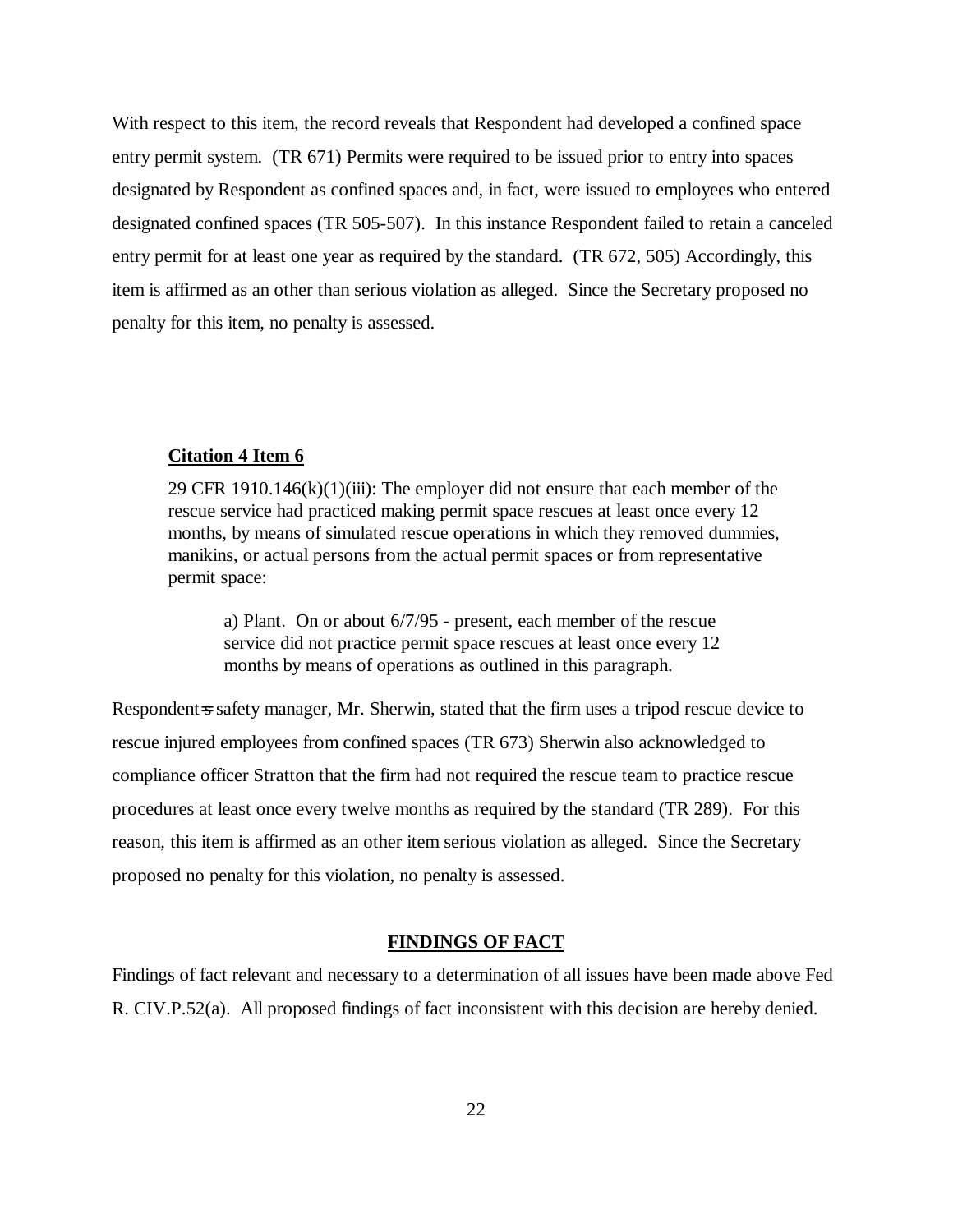## **CONCLUSION OF LAW**

- 1. Respondent Corporation is engaged in a business affecting Commerce and has employees within the meaning of section 3(5) of the act.
- 2. Respondent, at all times material to this proceeding, was subject to the requirements of the act and the standards promulgated thereunder. The Review Commission has jurisdiction of Respondent and the subject matter of this proceeding as it relates to said Respondent.
- 3. At the time and place alleged Respondent was not in violation of the standard set forth at 29 CFR 1910.119(e)(5) as alleged (Serious Citation No. 1 item No. 2)
- 4. At the time and place alleged, Respondent was not in violation of the standard set forth at 29 CFR 1910.147 $(f)(2)(i)$  as alleged. (Serious Citation No. 1 item No. 3(b), instance(b))
- 5. At the time and place alleged, Respondent was not in violation of the standard set forth at 29 CFR 1910.120(q)(2)(ii) and  $120(q)(2)(x)$  as alleged but was in violation of the standard set forth at 29 CFR 1910.38(a) and said violation was serious within the meaning of the act. (Willful Citation No. 2 items  $1(a)$  and  $1(c)$ )
- 6. At the time and place alleged, Respondent was not in violation of the standard set forth at 29 CFR 1910.119 $(j)(3)$  as alleged. (Repeat Citation No. 3 item No. 4)
- 7. At the time and place alleged, Respondent was in violation of the standard set forth at 29 CFR 1910.147 $(c)(4)(ii)$  and said violation was a repeat other than serious violation within the meaning of the act. (Repeat Citation No. 3 item 6(b)  $instance(a)$
- 8. At the time and place alleged, Respondent was not in violation of the standard set forth at 29 CFR 1910.147 $(c)(6)(i)$  as alleged (Repeat Citation No. 3 item 7)
- 9. At the time and place alleged, Respondent was in violation of the standard set forth at 29 CFR 1910.119(f)(3) and said violation was other than serious as alleged (Citation No. 4 item 1)
- 10. At the time and place alleged, Respondent was in violation of the standard set forth at 29 CFR 1910.119(L)(5) and said violation was other than serious as alleged. (Citation No. 4 item 3)
- 11. At the time and place alleged, Respondent was in violation of the standard set forth at 29 CFR 1910.146(e)(6) and said violation was other than serious as alleged. (Citation No. 4 item 5)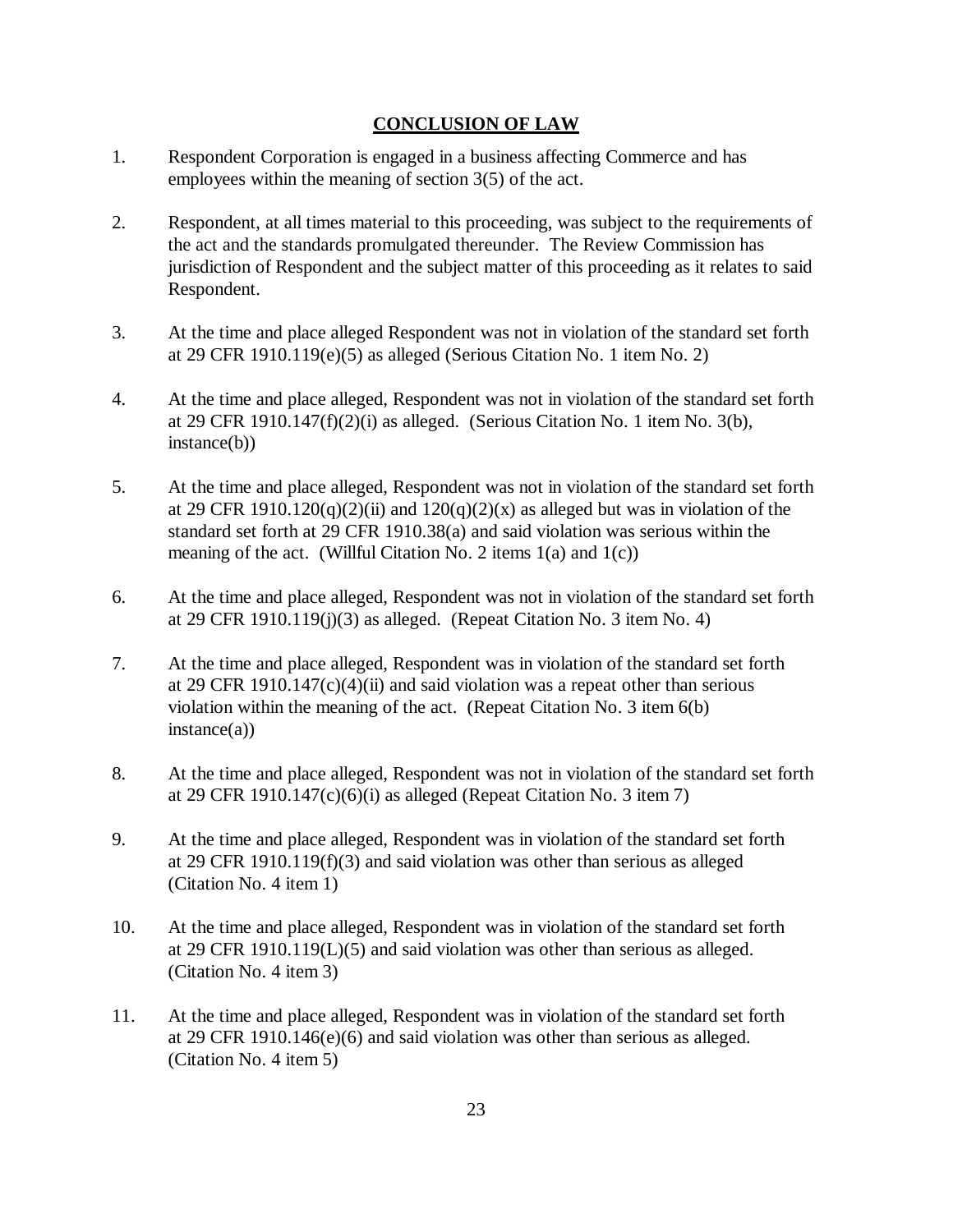12. At the time and place alleged, Respondent was in violation of the standard set forth at 29 CFR 1910.146 $(k)(1)(iii)$  and said violation was other than serious as alleged. (Citation 4 item 6)

#### **ORDER**

- 1. Serious Citation No. 1, items 1(a), 1(b), and 1(c) have been withdrawn by the Secretary.
- 2. Serious Citation No. 1, item 2 is vacated.
- 3. Serious Citation No. 1, items 3(a) and 3(b), instance (a) have been withdrawn by the Secretary.
- 4. Serious Citation No. 1, item 3(b) instance (b) is vacated.
- 5. Serious Citation No. 1, item 4 has been withdrawn by the Secretary.
- 6. Serious Citation No. 1, items 5(a) and 5(b) have been withdrawn by the Secretary.
- 7. Serious Citation No. 1, items 6(a) and 6(b) have been withdrawn by the Secretary.
- 8. Serious Citation No. 1, item 7 has been withdrawn by the Secretary.
- 9. Serious Citation No. 1, item 8 has been withdrawn by the Secretary.
- 10. Willful Citation No. 2, items 1(a) and 1(c) as amended to a violation of 29 CFR 1910.38(a) is affirmed as a Serious violation and a penalty in the amount of \$7,000 is assessed thereto.
- 11. Willful Citation No. 2, items 1(b) and 1(d) have been withdrawn by the Secretary.
- 12. Willful Citation No. 2, items 2(a), 2(b) and 2(c) have been withdrawn by the Secretary.
- 13. Repeat Citation No. 3, items 1(a), 1(b) and 1(c) have been withdrawn by the Secretary.
- 14. Repeat Citation No. 3, items 2(a), 2(b), 2(c) and 2(d) have been withdrawn by the Secretary.
- 15. Repeat Citation No. 3, item 3 has been withdrawn by the Secretary.
- 16. Repeat Citation No. 3, item 4 is vacated.